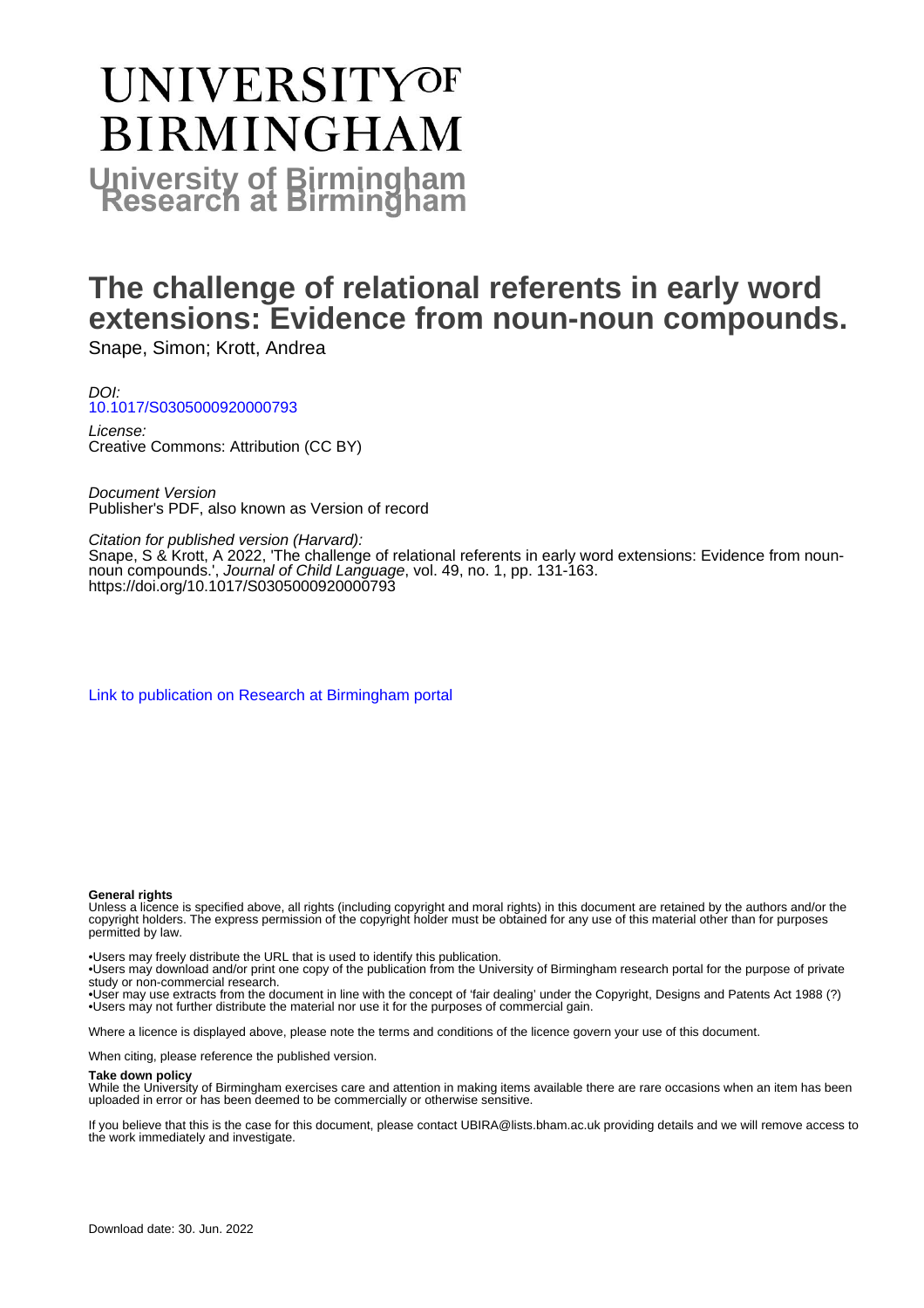#### ARTICLE

### The challenge of relational referents in early word extensions: Evidence from noun-noun compounds

Simon SNAPE\* and Andrea KROTT\*\*

\*School of Psychology, University of Chester, UK and \*\*School of Psychology, College of Life and Environmental Sciences, University of Birmingham, UK

Address for correspondence: Simon Snape, School of Psychology, University of Chester. E-mail: [s.snape@](mailto:s.snape@chester.ac.uk) [chester.ac.uk](mailto:s.snape@chester.ac.uk)

(Received 7 November 2018; revised 1 August 2019; accepted 6 December 2020; first published online 15 February 2021)

#### Abstract

Young children struggle more with mapping novel words onto relational referents (e.g., verbs) compared to non-relational referents (e.g., nouns). We present further evidence for this notion by investigating children's extensions of noun-noun compounds, which map onto combinations of non-relational referents, i.e., objects (e.g., baby and bottle for baby bottle), and relations (e.g., a bottle FOR babies). We tested two- to five-year-olds' and adults' generalisations of novel compounds composed of novel (e.g., kig donka) or familiar (e.g., *star hat*) nouns that were combined by one of two relations (e.g., *donka* that has a kig attached (=attachment relation) versus *donka* that stores a kig (=function relation)). Participants chose between a relational (shared relation) and a non-relational (same colour) match. Results showed a developmental shift from encoding nonrelational aspects (colour) towards relations of compound referents, supporting the challenge of relational word referents. Also, attachment relations were more frequently encoded than function relations.

Keywords: Noun-noun compounds; compound-nouns; relational word referents; relational shift

#### Introduction

Early language development rests on the acquisition of words, i.e., on the understanding that words refer to objects and relations between objects. But not all words are equally easily acquired. In particular, words that have relational referents may be more difficult to acquire (e.g., Gentner, [1982](#page-31-0); Gentner & Rattermann, [1991;](#page-31-0) Gentner & Boroditsky, [2001](#page-31-0)). There is a wealth of evidence from a range of different word types such as verbs and nouns. The present study focuses on noun-noun compounds which are special in that they combine relational with non-relational aspects.

The most famous debate that has highlighted the challenge of relational words is the one about differences between nouns and verbs. Nouns have been found to dominate children's early vocabularies in many languages, while verbs are much rarer (e.g.,

© The Author(s), 2021. Published by Cambridge University Press. This is an Open Access article, distributed under the<br>terms of the Creative Commons Attribution licence ([http://creativecommons.org/licenses/by/4.0/\)](http://creativecommons.org/licenses/by/4.0/), unrestricted re-use, distribution, and reproduction in any medium, provided the original work is properly cited.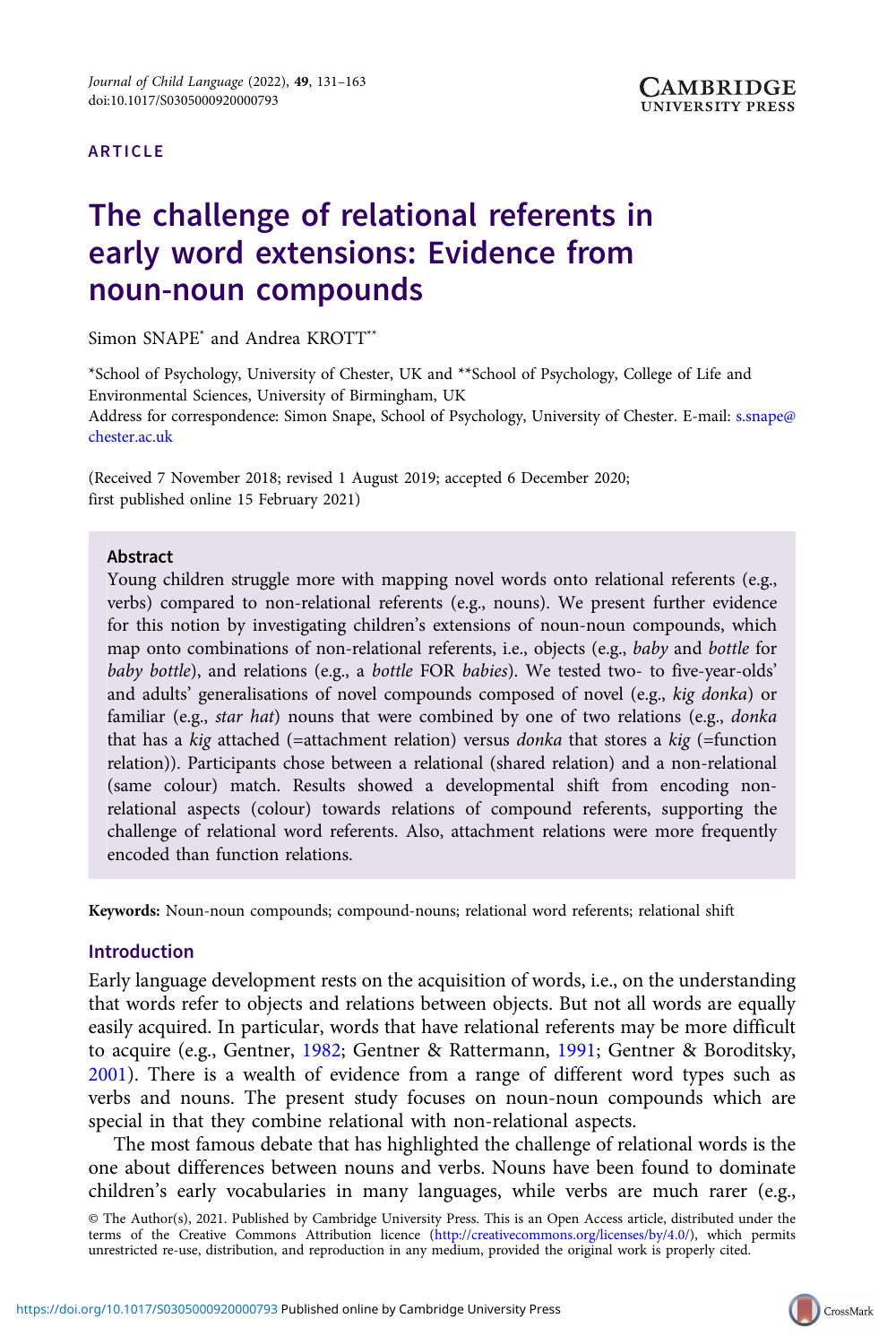Gentner, [1982;](#page-31-0) for a review see Waxman et al., [2013\)](#page-33-0). There is also experimental evidence that linking verbs to actions is more difficult for young children than linking nouns to objects. When asked to generalise a novel verb, younger children tend to focus too much on the objects involved in an action – struggling, for instance, when the instrument of the action changes (Behrend, [1990;](#page-31-0) Forbes & Farrar, [1993\)](#page-31-0). Furthermore, it has been found in the same experimental paradigm that three- and five-year-olds were able to generalise a novel noun to a different event, but only five-year-olds were able to generalise a novel verb to a different event if the object being acted on changed (Imai, Haryu & Okada, [2005](#page-32-0); Imai et al., [2008\)](#page-32-0). Correct verb extension in younger children appears to require additional support. It can be facilitated through repeated exposure to the action paired with the verb (Waxman et al., [2009\)](#page-33-0) or through the presentation of semantically rich descriptions of actionscenes and the use of an informative syntactic frame that provides information on the verbs' argument structure (Arunachalam & Waxman, [2011;](#page-31-0) [2015\)](#page-31-0). The requirement for this additional support again demonstrates the challenge of acquiring verbs.

Challenges have also been reported for other word categories. For instance, it takes quite some time to fully master comparative adjectives such as *more* versus less or high versus low, with even four- and five-year-olds sometimes incorrectly using the opposite member of a relational pair (e.g., Clark, [1970;](#page-31-0) Wales & Campbell, [1970](#page-33-0)). And, while nouns dominate children's early vocabulary in many languages, not all nouns are equally easily acquired. Children take a while to acquire the full meaning of nouns with a relational meaning such as passenger (Hall & Waxman, [1993](#page-32-0)) or taxi (Keil & Batterman, [1984\)](#page-32-0). They appear to purely interpret such nouns as referring to objects that are perceptually similar instead of interpreting them in a relational way (e.g., they fail to interpret a *passenger* as somebody riding a vehicle or *taxi* as a car that takes people wherever they want to go for the exchange of money). This is illustrated in the finding of Hall and Waxman's ([1993](#page-32-0)) experiment, which found that children chose a doll similar to the original referent of "blicket" (defined as somebody riding a car = passenger) instead of another doll riding a car. And, interestingly, relational nouns appear in the MacArthur Communicative Developmental Inventory (Fenson et al., [2007\)](#page-31-0) not before the 17 to 30-month range (Gentner, Anggoro & Klibanoff, [2011](#page-31-0)).

Gentner pointed out that what makes all these words challenging is that they have relational referents (e.g., Gentner, [1982](#page-31-0); Gentner & Rattermann, [1991](#page-31-0); Gentner & Boroditsky, [2001\)](#page-31-0). For instance, many verbs, especially those in the child's vocabulary, refer to actions that relate people with objects or with other people. Take the verb 'to kick'; it relates an agent who kicks with an object that is kicked. In contrast to verbs, many of children's nouns refer to objects (e.g., dog or bed). While some of these are (partly) relational (for instance, a bed is an object that one sleeps on; see also taxi or passenger above), many nouns are non-relational and can be purely defined by their perceptual features (e.g., dog, tree, banana). For instance, a prototypical tree has a stem, roots, branches, is tall, and has leaves. And even nouns that have a relational component can often be defined by their perceptual features. For instance, a computer typically has a base unit, monitor, a mouse, etc. Children can therefore learn what the word computer refers to by learning what a computer typically looks like, without incorporating into its meaning the fact that computers are used for writing, gaming, and surfing the internet, etc. This difference between nouns and verbs is likely one of the reasons that makes the acquisition of verbs more challenging than that of nouns (e.g., Gentner, [1982;](#page-31-0) Gentner & Boroditsky, [2001](#page-31-0); Gentner & Rattermann, [1991](#page-31-0); Golinkoff & Hirsh-Pasek, [2008](#page-31-0)).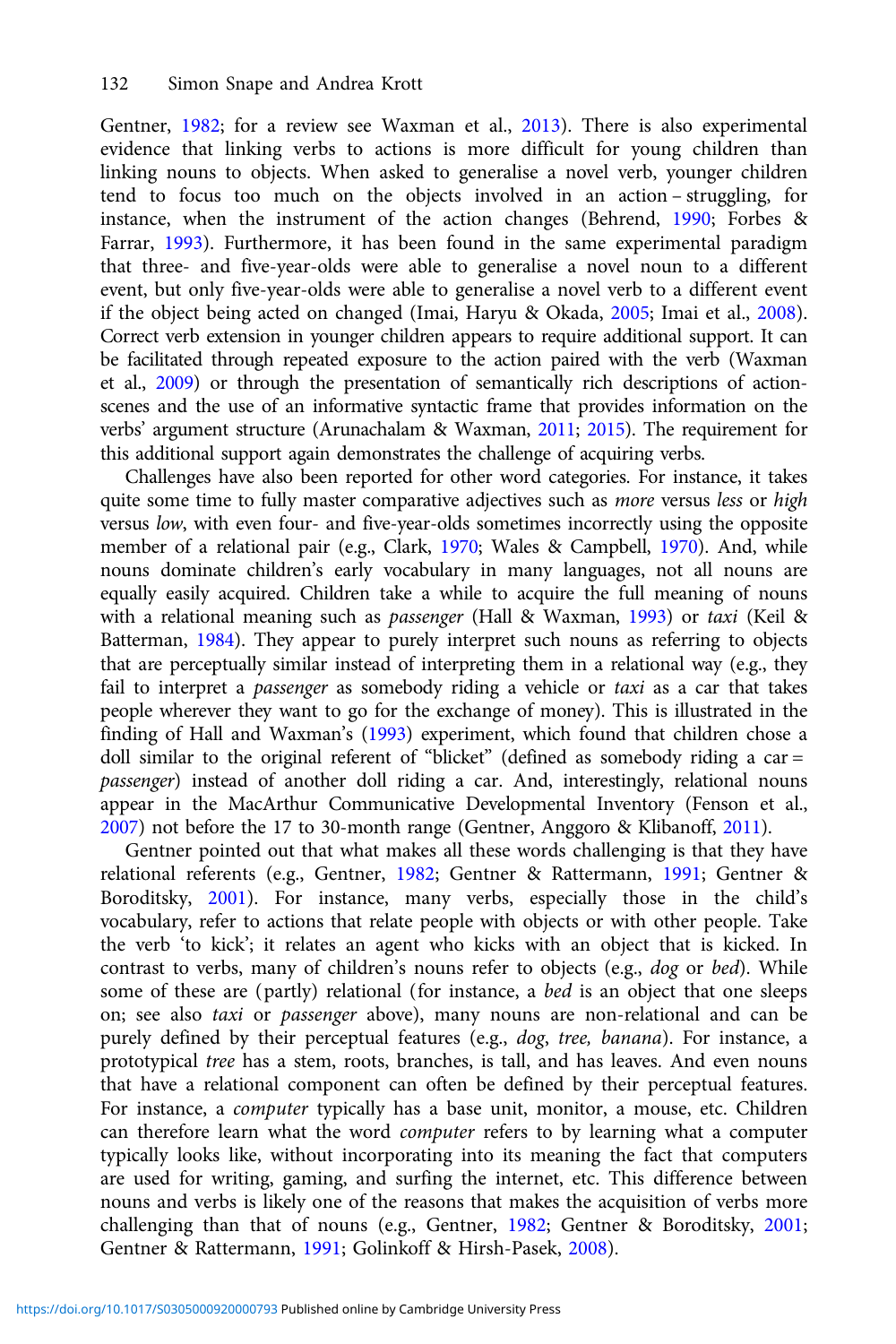In sum, previous experimental evidence supports the hypothesis that mapping words onto relations is challenging for young children. The present study aimed to add to this support by focusing on a different word type: namely, English noun-noun compounds. In contrast to verbs and many nouns, noun-noun compounds have both non-relational and relational aspects.

#### Acquisition of English noun-noun compounds

The meaning of noun-noun compounds is closely linked to their structure. The vast majority of English compounds are modifier-head constructions, also called endocentric compounds; they commonly retain the meaning of the head, and often of the modifier (e.g., Murphy, [1988](#page-32-0); Wisniewski, [1996\)](#page-33-0). Thus, a bedroom can be paraphrased as a room with a bed. In addition, the meaning of noun-noun compounds also includes an invariable relation between the two nouns. This can take various forms including that of HAS relations (e.g., a clocktower is a tower that has a clock attached to it) or function relations (e.g., a hairbrush is a brush used to detangle hair; for a discussion of relation types see, e.g., Hatcher, [1960;](#page-32-0) Downing, [1977](#page-31-0); Warren, [1978;](#page-33-0) Levi, [1978\)](#page-32-0). Since the relations are not overtly expressed, they need to be inferred from experience with compound referents. Relation types occur with varying frequency within children's vocabularies, but relative frequency has been found not to influence children's understanding of a given relation type (Krott, Gagné & Nicoladis, [2009\)](#page-32-0). To illustrate, children need to understand that the compound clocktower is not used to refer to, for instance, a tower that is shaped like a clock (i.e., a clock LIKE a tower); and a hairbrush is not used to refer to, for instance, a brush that has a picture of hair on it. Similar to the fact that children have to learn that referents of simple nouns such as ball can vary in perceptual features (colour, size, etc.), they also have to understand that a compound refers to two constituents and a relation between them, but the exact identity of the constituents (e.g., the colour of the clock or the type of clock) is not part of the compound's meaning. Therefore, a clocktower can be ANY tower that has ANY type of clock, and a hairbrush can be ANY brush that is used for detangling ANY hair. Note that, similarly, verbs refer to relations between objects and agents and the identity of the objects and agents is not part of their meaning.

English-speaking children possess a good understanding of the status of the two nouns in noun-noun compounds and of their use to refer to interacting objects from around 2 years. At this age, children produce both existing and novel noun-noun compounds (e.g., Clark, [1981](#page-31-0); [1983;](#page-31-0) Snyder, [2001](#page-32-0); [2007\)](#page-32-0). They also generally understand the roles of the two nouns as that of the modifier and the head. Clark, Gelman, and Lane [\(1985](#page-31-0)) tested whether children successfully map novel compounds onto a combination of a head and a modifier using a forced choice paradigm. For instance, for the novel compound mouse-hat, children were asked to pick from a picture of a mouse, a picture of a hat, a picture of a hat on a mouse (the target) and a picture of a hat on a fish. They found that by 2 ½ years children picked the correct picture in on average 50% of all cases (chance level was 25%), and that by three years they rarely made any errors (85% correct responses).

Two-year-olds also start to distinguish between inherent, semi-inherent and accidentally related combinations. This was evident in a compound elicitation task by Clark et al. ([1985](#page-31-0)), for which children were asked to label pictures with objects that were either inherently related (e.g., a house made of a pumpkin), semi-inherently related (e.g., a box with a banana picture on it), or accidentally related (e.g., a mouse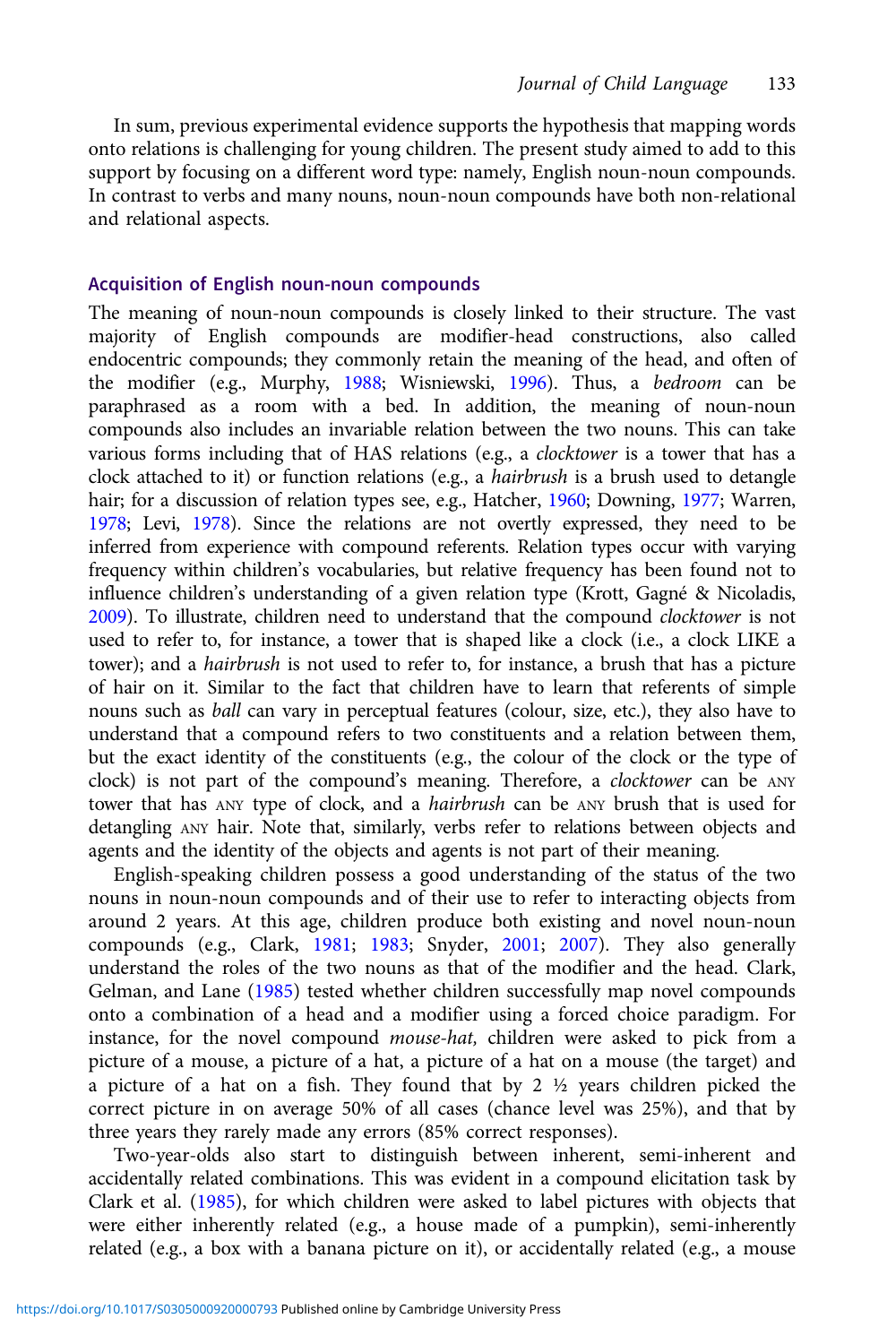sitting in a pan). Already  $2 \frac{1}{2}$  year olds named inherently and semi-inherently related objects much more frequently with the means of a compound than accidentally related objects. These results are in line with Snyder's ([2001](#page-32-0); [2007](#page-32-0)) work on children's compound acquisition. He suggested that English speaking children acquire a "Generalised Modification" rule around the end of the second or first half of the third year of life. This rule is a "rule of semantic composition" (Snyder, [2012\)](#page-33-0) that accounts for the merging of two nouns into an endocentric compound, both on a syntactic and semantic level. The rule is very general in that it does not specify any specific semantic relation between the nouns of a compound, and it also holds for other syntactic constructions such as English separable particle construction (e.g., "to pull the lid off"). Note also that the rule is relevant only for particular languages (e.g., English, German, and Japanese) – as not all languages have productive compounding.

While a basic understanding of noun-noun compounding is present already in two-year-olds, a full understanding of the relational component of compounds develops much more slowly: namely, into the early school years. For instance, Nicoladis ([2003\)](#page-32-0) found that three-year-olds were more likely than four-year-olds to interpret a novel compound (e.g., sun bag) as two objects accidentally related (a bag and a sun next to each other) than two objects semi-inherently related (a bag with suns on it). Parault, Schwanenflugel, and Haverback ([2005\)](#page-32-0) found that even six- to nine-year-olds occasionally interpret novel compounds as two objects accidentally related to each other, explaining the meaning of a book magazine as 'a big magazine next to a little book'.

Children have also been shown to overuse particular relations in their compound interpretations. Comparing children's interpretations of novel compounds (e.g., egg bag) with those of adults revealed that they overused relations such as HAS (e.g., "a bag what [sic] got pictures of eggs on it") and LOCATED (e.g., "an egg in a bag") when adults used function relations (= FOR relations; e.g., "a bag FOR eggs") (Krott et al., [2009](#page-32-0)). Similarly, a forced-choice experiment asked children to pick referents for novel compounds (e.g., bindle fep): in it, two- and three-year-olds, but not five-year-olds, preferred object-pairs with relations for which the two objects were permanently physically contiguous (attached to each other or where one object was permanently fixed in another object) over those with function relations (Krott, Gagné & Nicoladis, [2010](#page-32-0)). For instance, they tended to interpret the novel compound bindle fep as a bindle that had a fep attached to it (a type of a HAS relation) rather than a fep that was used to open a bindle (function relation). The question arises whether children's tendency of interpreting compound relations as attachment or location relations might also mean that they would encode attachment (or location) relations more easily as part of a novel compound's meaning than function relations.

#### The present study

As we have outlined above, previous research on children's word acquisition shows that mapping words onto relations, including compound relations, is challenging for young word learners. Previous findings suggest that young word learners focus their attention too much on non-relational aspects when understanding the meaning of novel words and not enough on relational information. Over the development, they seem to shift their focus towards relational information and their performance becomes adult-like. The primary aim of the present study was to investigate such a developmental focus shift from non-relational towards relational aspects in children's compound word acquisition. Thus, young children (e.g., two-year-olds) might encode the meaning of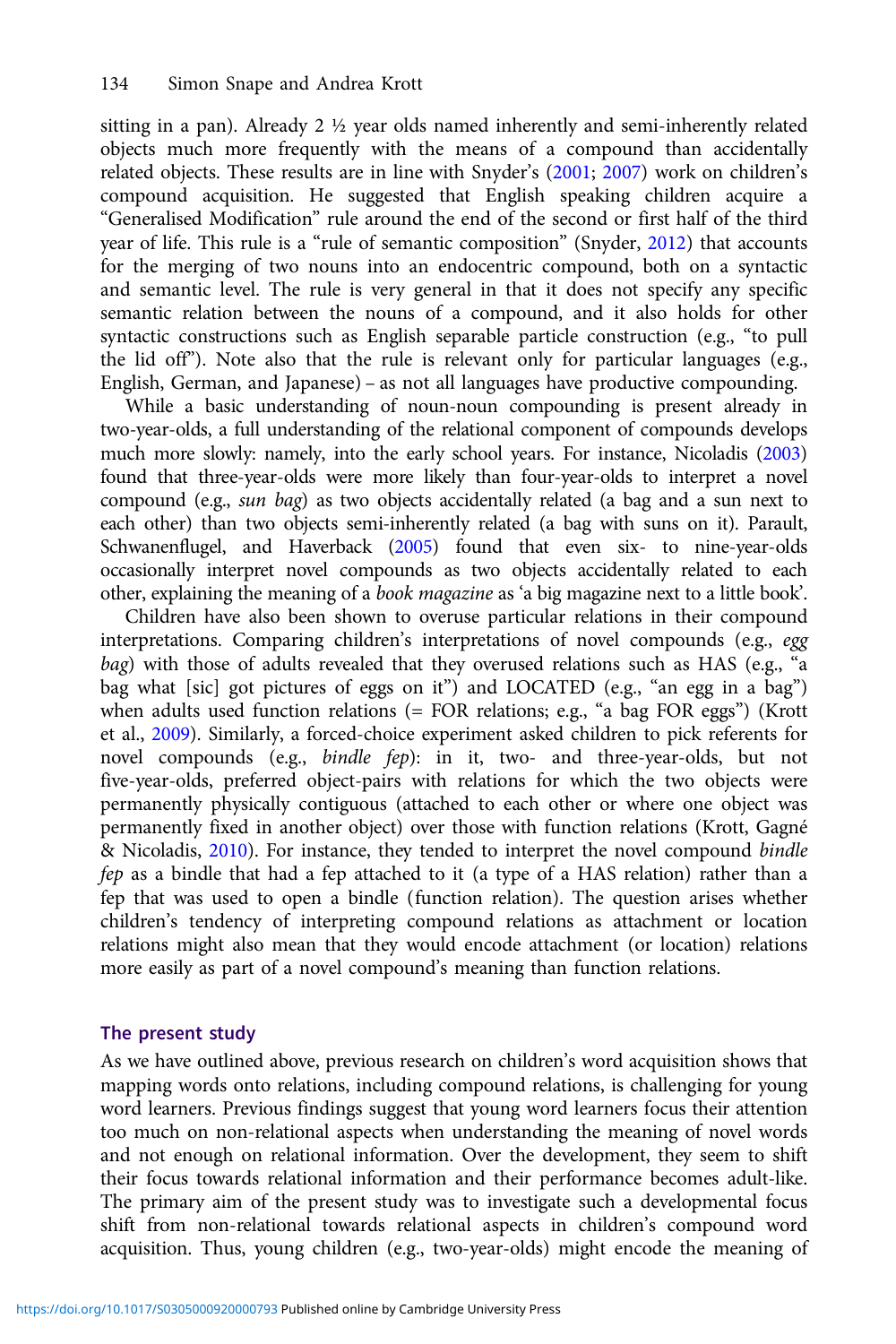the compound constituents (e.g., *star* and *hat* for the novel compound *star hat*) into their compound representations, but not the specific relation (e.g., 'hat used to store a star'). But the relation might be encoded more often, the older the children are. For that we tested two- to five-year-olds in a word extension paradigm. We also added an adult group to confirm that adults do indeed extend compound words on the basis of relations. Experiments testing verb extensions suggest that young children focus too much on the identity of objects when learning to map a word onto a relation. We therefore pitted a shared relational component against perceptual identity of the constituent objects as a potential basis for extension. A developmental focus shift from non-relational towards relational information would mean that younger children extend compounds on the basis of perceptual identity of constituent objects, while older children and adults extend on the basis of shared relational identity.

Based on previous evidence that children's interpretation and extension of novel noun-noun compounds in other experimental paradigms was affected by whether the constituent objects were related by an attachment or function relation (Krott et al., [2009](#page-32-0); [2010](#page-32-0)), the secondary aim of our study was to investigate whether this might affect children's compound extensions. We therefore constructed two different types of compounds: attachment relation compounds, where constituent objects were related by being permanently attached to each other, and function relation compounds, where constituent objects were related by one of the objects serving a function for the other (e.g., to contain the other object or to manipulate the other object). We used very similar items and relations to those used in Krott et al. [\(2010](#page-32-0)). Given previous findings (Krott et al., [2009;](#page-32-0) [2010\)](#page-32-0), we expected that children would encode attachment relations more easily as part of a compound's meaning than function relations and that they would therefore extend compounds more often on the basis of the relation in case of attachment relations.

Krott et al. [\(2009\)](#page-32-0) had found that children's and adults' interpretation of a novel compound composed of familiar words (e.g., egg bag) is affected by their experience with relations in compounds with the same constituents as the novel compound. More specifically, four- to five-year-olds were affected by their knowledge of compounds with the same head as the novel compound (e.g., sandwich bag, sandbag, lunch bag, handbag etc.) and adults more by their knowledge of compounds with the same modifier (e.g., egg yolk, egg salad, eggcup, egg sandwich). Utilising novel objects with novel labels provides a true test of whether children understand that relations are important parts of compounds' meaning. In Experiment 1, we therefore tested compounds composed of novel words (words that have not yet occurred in any compounds: e.g., kig donka). We expected that the relational component of the compounds (e.g., a donka being used as a container for a kig) would be encoded more often by the older children and adults than the younger children. Since young children had been found to focus too much on perceptual features and identity of objects, the younger children in our sample might extend the compounds on the basis of perceptual features (e.g., colour) instead of on the relation between the constituent referents.

#### Experiment 1: Method

#### **Participants**

Participants were 14 (old) two-year-olds (mean age 33 months,  $SD = 2.8$ , range =  $27-35$ months, 7 males), 26 three-year-olds (mean age 43 months,  $SD = 3.8$ , range =  $36-47$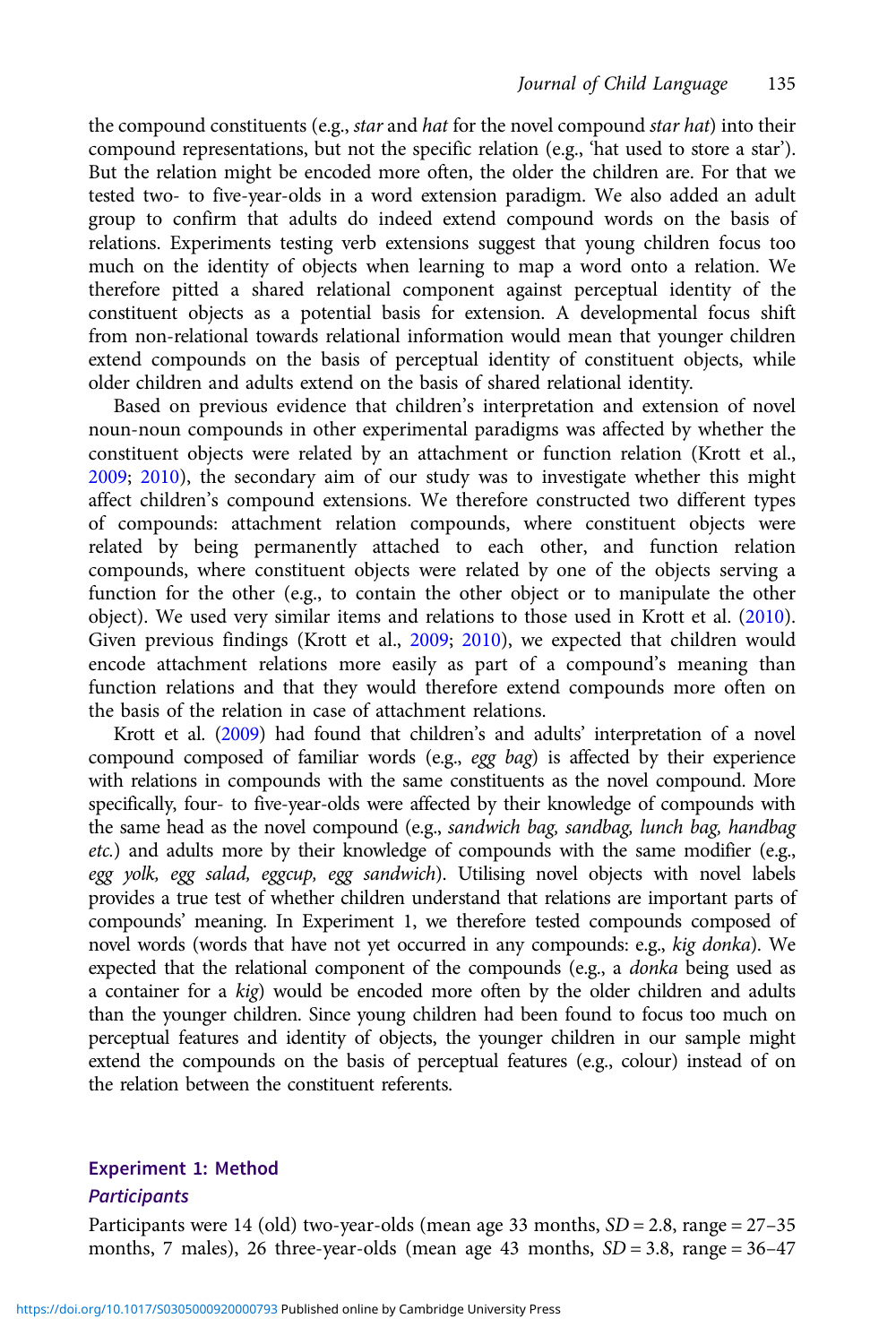months, 16 males), 20 four-year-olds (mean age 52 months,  $SD = 3.7$ , range = 49–58 months, 11 males), 21 five-year-olds (mean age 64 months,  $SD = 2.8$ , range = 60–70 months, 9 males), and 20 adults (mean age 35 years,  $SD = 12.6$ , range = 20-59 years, 12 males). A further participant was removed from the study due to not being present for the second day of testing. All participants were recruited from the West Midlands region of the United Kingdom. Nurseries and schools who participated in the study serve middle-class families of this region. Participants were predominantly (95%) White-British. Consent for participation of children was obtained from head-teachers, nursery owners, or parents (parents' consent was requested in these cases by head teacher or nursery owner). All participants were native speakers of English. Two four- and three five-year-olds spoke an additional language and were therefore excluded from the analyses.

#### **Materials**

The materials were very similar to those of Krott et al. [\(2010\)](#page-32-0). Twelve novel objects were given twelve novel names (e.g., kig, sav, mov) and paired to serve as referents for six compounds (for complete list, see Supplementary Materials). Each object had two colour versions, which were combined to form two colour versions of the object-pairs (e.g., kig donka: Version  $1 =$  purple kig and orange donka; Version  $2 =$ orange kig and blue donka). See [Figure 1](#page-7-0) for an example. Objects were combined via relations very similar to those in Krott et al., ([2010](#page-32-0)): via an attachment relation, in which one object was permanently attached to the other (as in *clocktower*, *pearl ring*, or ruby necklace), or via a function relation, where one object had a function for the other (as in ball pit, hairbrush, or egg cup).

#### Procedure

Participants were tested individually in a quiet environment over two consecutive days ([Figure 1\)](#page-7-0). On day 1, participants learned the names of the novel objects (Part 1) and the compound names of the object-pairs (Part 2) (10–15 minutes). On day 2, participants were asked to extend the compounds to one of two new exemplars (Part 3; 5–10 minutes). We chose to test participants on their compound extension on the next day – instead of immediately after the training – as we wanted to make sure that their responses were based on their representations of the compounds in their mental lexicons and not simply by information stored in their short-term memory.

#### Part 1: Training of constituent object labels

First, participants learned the names of all novel individual objects (Panels A and B of [Figure 1\)](#page-7-0). Participants were introduced to the first object of a particular object-pair (e.g., kig) in both colour versions: "This is an X, and this is an X. They are both X. Can you say X? Do you like the X" (e.g.,  $X = kig$ ). This was repeated for the second object (e.g., *donka*). Then followed a memory test. Participants were presented with randomly placed examples of each of the two objects (e.g., kig and donka) and a randomly chosen distracter object (pen, pencil, spoon, or teddy bear), and asked to select one of the two novel objects (e.g., kig, decided at random). This procedure was repeated for all object-pairs. None of the participants failed the memory test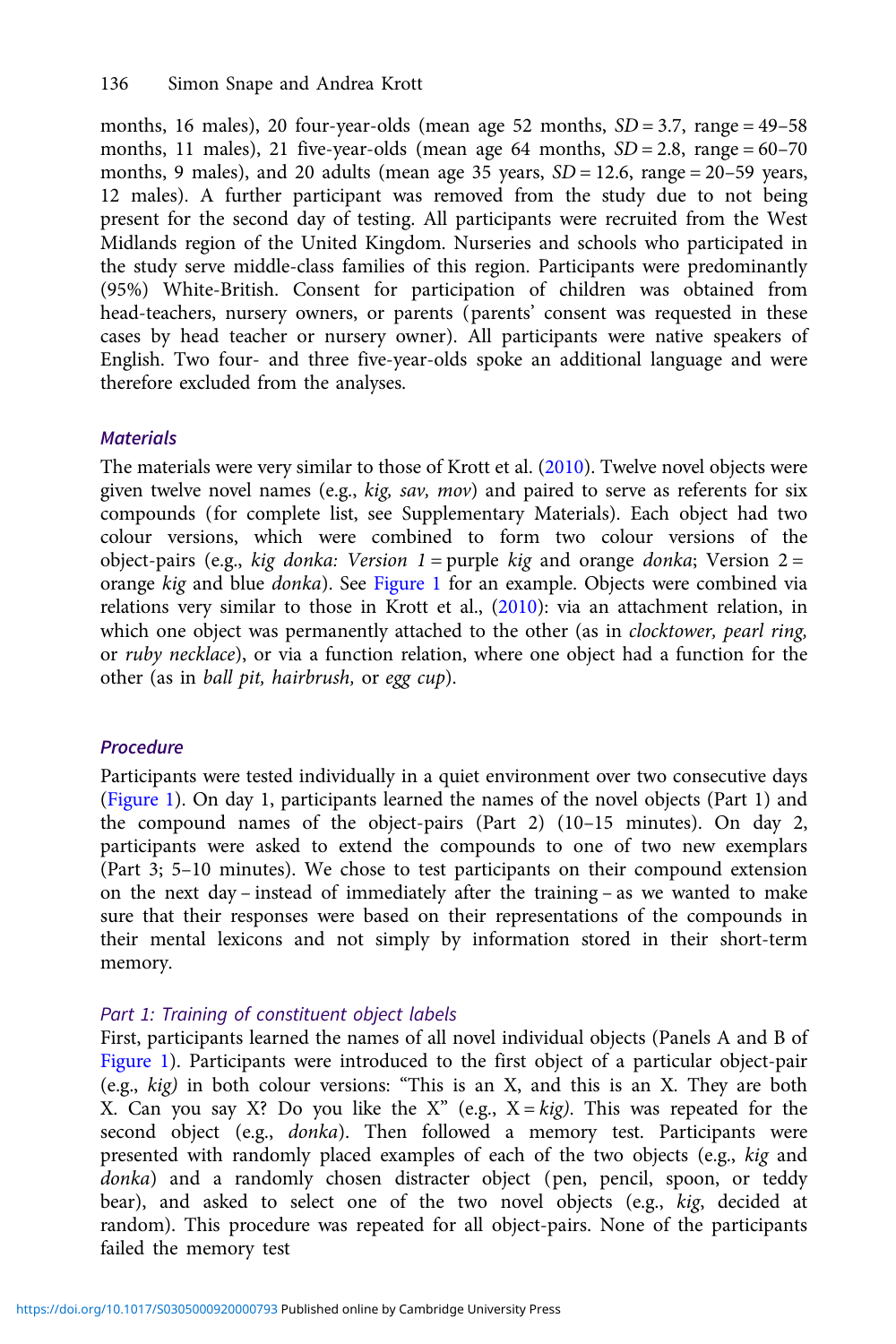<span id="page-7-0"></span>

Figure 1. Experimental procedure with example for Experiment 1. Panel A shows Version 1 and 2 kig. Panel B shows version 1 and 2 donka. Panel C shows Version 1 attachment relation kig donka. Panel D shows Version 2 attachment relation kig donka. Panel E shows the function of Version 1 function relation kig donka being demonstrated, i.e., kig and donka are separate in first picture, then kig is placed inside donka in second picture, then kig is inside donka in third picture. The three pictures in Panel E represent one fluid motion.

#### Part 2: Training of compound labels for object-pairs

Participants were then introduced to the object-pairs and their compound labels. Object-pairs were presented in colour version 1 with either an attachment relation (i.e., one object attached to the other) or a function relation (i.e., one object had a function for the other, e.g., used as a storage container). For example, participants might have seen a version 1 kig donka with an attachment relation (Panel C of Figure 1). For attachment relations, constituent objects were presented permanently attached to each other, while, for function relations, constituent objects were separate and it was demonstrated how they functionally relate to each other (for a complete list of object-pairs and relations see Supplementary Materials). Attachment and function relation object-pairs were handled by the experimenter very similarly and for the same amount of time. Attachment relation object-pairs were presented in an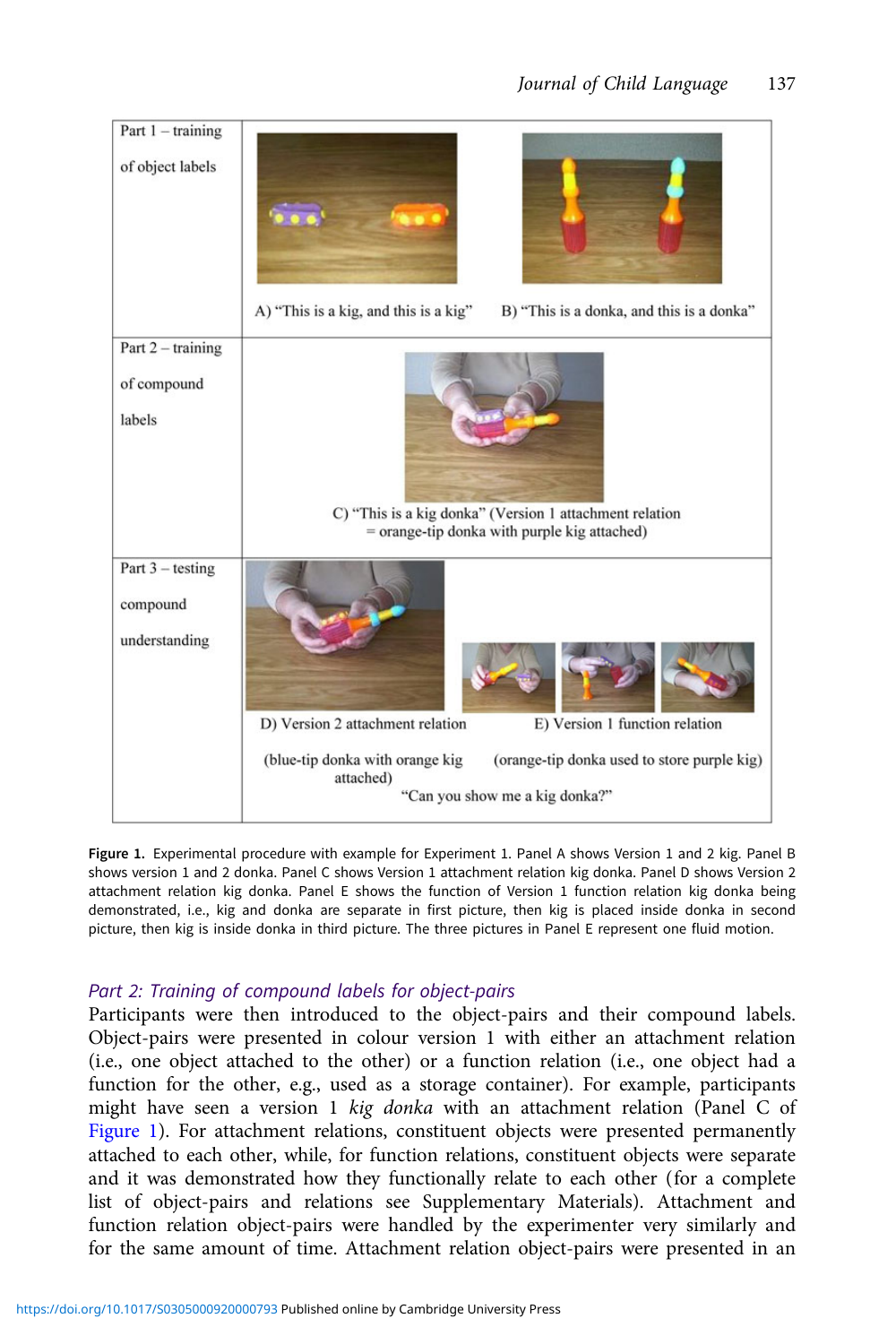engaging way by holding and rotating them in different ways. During presentation the experimenter said "this is an XY, isn't the XY interesting, do you like the XY, can you say XY?" (e.g., XY =  $kig$  donka). This procedure was repeated for all compounds. A participant only saw one relation (attachment relation or function relation) for each object-pair, but saw three attachment relation and three function relations. Presentation of attachment relations or function relations for a particular object-pair was counterbalanced across participants.

#### Part 3: Testing compound understanding

In the testing phase, participant were told "I'm going to show you some toys and we'll see if you know the names of those toys, is that okay?" They were then shown the same object-pairs that they had seen in Part 2 in two versions: with the same relation as before but in a different colour version (Panel D of [Figure 1](#page-7-0)); and in the same colour version as before but with a different relation (Panel E of [Figure 1\)](#page-7-0). During presentation of each option the experimenter said "Look at this, have a good look at it". Object-pairs and relations types were presented as in Part 2. The presentation order of the two options was counterbalanced across participants and object-pairs were randomly placed on the table. Participants were asked: "can you show me an  $XY''$  (e.g.,  $XY = kig$  donka). Participants always chose one of the two object-pairs. Part 3 was repeated for all compounds.

#### Analysis

We analysed the data of all experiments, taking the following two steps. First, we conducted logistic regression analyses using generalised linear mixed effect models in RStudio (2012) version 1.1.383 and the lme4 package version 1.1–14. For all experiments, we tested the effect of age (in months) and the compounds' relation type (attachment vs. function) on relational match responses  $(1 =$  relational match, 0 = perceptual match) by starting off with a full model with intercept, Age in months and Relation Type (attachment vs. function) as fixed factors plus their interactions. Following Barr et al. ([2013](#page-31-0)), we included the random factors Participants and Items (= object-pairs) as well as random slopes for Relation Type for both Participants and Items. Since this full model did not converge for any of the experiments, we reduced the complexity of the model step-wise until the model converged. We first reduced the random effect structure, taking out the random slopes for Relation Type for Participants and Items in a step-wise fashion. If a converging model included any random slopes, we tested whether we could reduce the random effect structure by means of model comparisons, using the Akaike information criterion (AIC). Having settled on a random effect structure, fixed effects were tested by step-wise reducing the fixed-effect structure, starting with the interaction Age x Relation Type. Factors and interactions were kept in the model when their removal led to a less powerful model, using maximum likelihood comparisons and an alpha level of .05.

While the logistic regression analyses enabled us to determine whether children's extensions were more often based on compound relations with increasing age, we conducted additional analyses to test whether children's performance in the different age groups was different from chance and whether this was different for the two relation types (attachment and function). These analyses can show whether children of different ages relied predominantly on relational or perceptual similarity for compound extensions. A performance above chance indicates predominant relational compound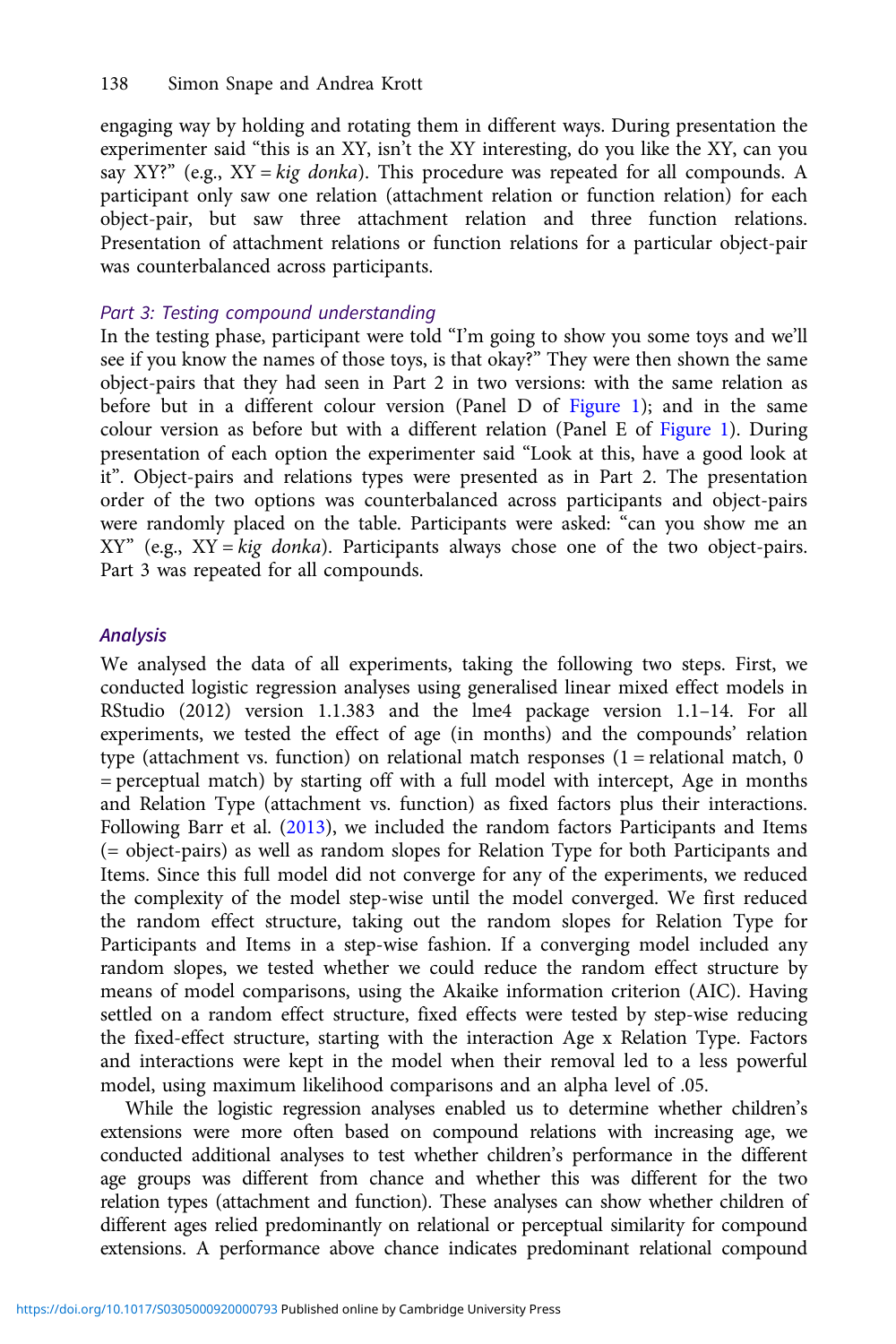<span id="page-9-0"></span>

Figure 2. Proportion of extensions of novel noun-noun compounds on the basis of relational identity in Experiment 1, split into Age groups and Relation types; difference from chance level: '.' <.06, '\*' p <.05; '\*\*' p < .01; '\*\*\*' p < .001). Horizontal bar shows chance level and error bars represent standard errors. Below chance performance indicates extensions on the basis of perceptual identity of constituent objects. Above chance performance indicates extensions on the basis of relational identity. Two-year-olds, and partly three-year-olds, extended compounds predominantly by perceptual identity, while older children and adults did so by relational identity.

extensions, while a performance below chance indicates predominantly perceptual compound extensions. We split the participants into age-groups (years) and tested their performance against chance for each age group separately. For instance, for Experiment 1, we split participants into ages 2, 3, 4, 5 and adults. We fitted generalised linear mixed effect models for each age group, except for the adults in Experiment 1, since they clearly responded above chance level (112 relational match responses out of 114 total responses). The models included Relation Type as fixed factors, Participants and Items as random effects, and random slopes for Relation Type for both Participants and Items. In order to test performance against chance level, we tested models without intercepts (glmer(Responses ∼ -1 + Relation\_Type + (1 + Relation  $Type|Participation + (1 + Relation Type|Item)$ , data = dat, family = binomial, nAGQ = 1). We followed the same procedure of model reduction and testing as described above.

#### Results

Figure 2 shows the proportion of extensions made to the object-pair that shared the same relation as the original referent of the compound noun (relational matches) for the five age groups (versus the perceptual matches). Note that we avoid the term 'correct responses' here – because one could argue that, despite an adult preference to extend compounds on the basis of relations, there is no 'correct' response. For Experiment 1, the Relation Type x Age interaction did not converge with the adult data included, likely due to the fact that all adults responded with the relational match for the compounds with function relations. We therefore conducted two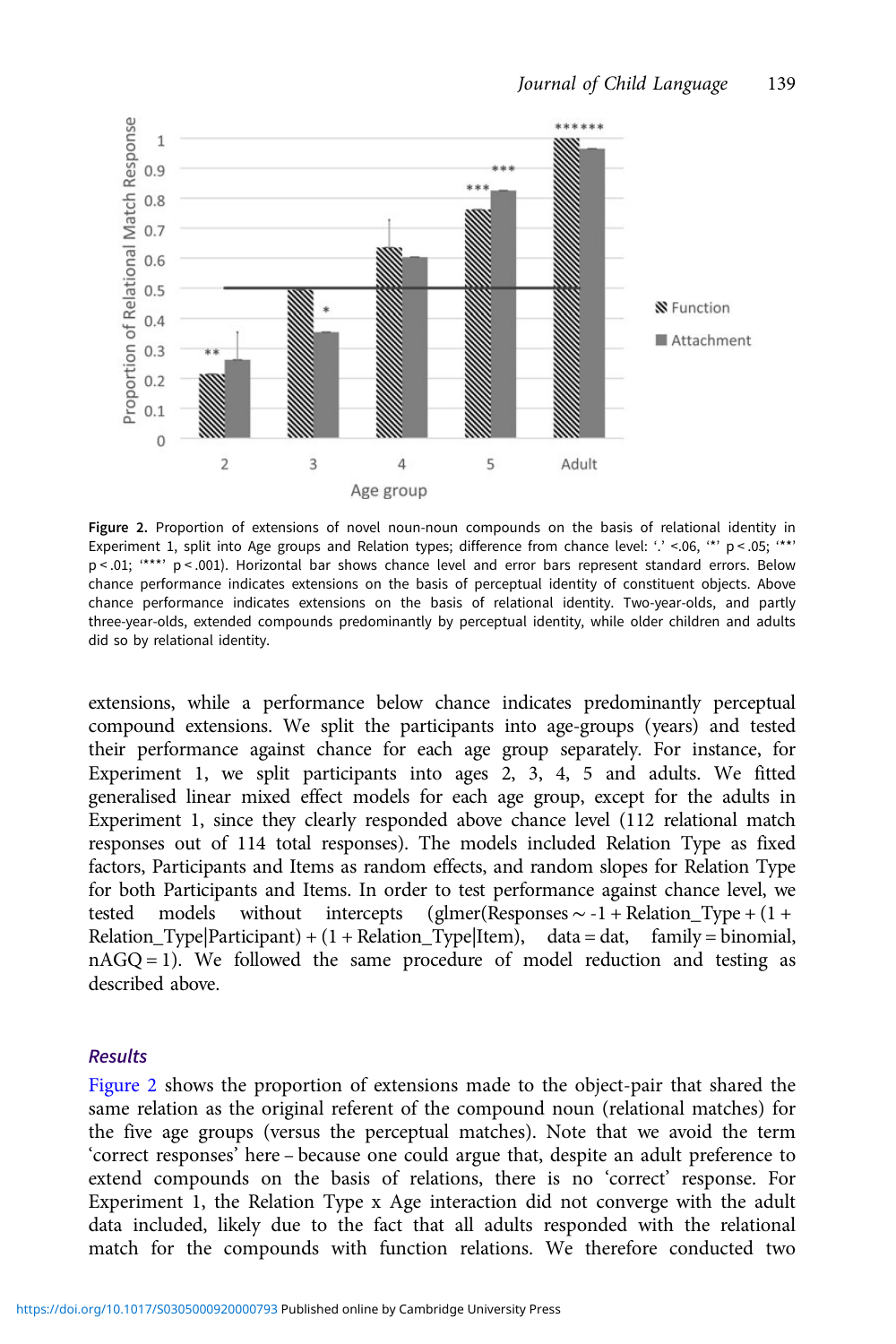#### 140 Simon Snape and Andrea Krott

|                                    | Predictor                | Coefficient | <b>SE</b> | $\overline{7}$ | p           |
|------------------------------------|--------------------------|-------------|-----------|----------------|-------------|
| All participants                   | Intercept                | $-.60$      | .27       | $-2.27$        | $.023$ *    |
|                                    | Age                      | .02         | .00       | 4.43           | $0.001***$  |
| All participants<br>without adults | Intercept                | $-4.49$     | .61       | $-7.34$        | $0.001***$  |
|                                    | Age                      | .10         | .01       | 7.79           | $001$ ***   |
| Comparisons against chance         |                          |             |           |                |             |
| Age 2                              | <b>Function relation</b> | $-1.54$     | .56       | $-2.73$        | $.006***$   |
|                                    | Attachment relation      | $-1.16$     | .53       | $-2.21$        | $.027$ *    |
| Age 3                              | <b>Function relation</b> | $-.03$      | .28       | $-0.12$        | .901        |
|                                    | Attachment relation      | .10         | .29       | $-2.31$        | $.021$ *    |
| Age 4                              | <b>Function relation</b> | .94         | .49       | 1.93           | .054        |
|                                    | Attachment relation      | .67         | .48       | 1.40           | .162        |
| Age 5                              | <b>Function relation</b> | 1.29        | 0.37      | 3.47           | $5.001$ *** |
|                                    | Attachment relation      | 1.71        | 0.41      | 4.13           | $5.001$ *** |

Table 1. Summary of the fixed effects of the final mixed logistic models for Experiment 1.

.<.06; \*<.05; \*\*<.01; \*\*\*<.001

different analyses. First, we continued with a model without the Age x Relation Type interaction. Model comparison showed that the main effect of Relation Type ( $\chi^2$  = 0.98,  $df = 1$ ,  $p = .322$ ) was not significant, but the factor Age was ( $\chi^2 = 58.4$ ,  $df = 1$ ,  $p < .001$ ): with participants choosing the relation matched object-pair more often, the older they were. The final model is shown in Table 1. Second, we tested a model with the Age x Relation Type interaction included, but without the data from adults. We found that the interaction of Age and Relation Type was not significant ( $\chi^2$  = .00,  $df = 1$ ,  $p = .973$ ). Similar to the analysis with adults included, we found no significant main effect of Relation Type ( $\chi^2$  = 0.64, df = 1, p = .423), but of Age ( $\chi^2$  = 59.01, df = 1,  $p < .001$ ) (see Table 1 for final model).

To determine predominant compound extensions by relational or perceptual identity for the two Relation Types and for each age group, we tested performance against chance. We ended up with final models that contained the random effects Participants and Items, but no random slopes, for all age groups. The factor Relation Type was significant for two- and five-year-olds, but only marginally for three-year-olds and not significant for four-year-olds (age 2:  $\chi^2 = 6.27$ ,  $df = 2$ ,  $p = .044$ ; age 3:  $\chi^2 = 5.78$ ,  $d\bar{f} = 2$ ,  $p = .056$ ; age 4:  $\chi^2 = 3.64$ ,  $d\bar{f} = 2$ ,  $p = .162$ ; age 5:  $\chi^2$ =15.07,  $df = 2$ ,  $p < .001$ ). Thus, children's performance differed from chance for the two relation types and the age groups in different ways (see [Figure 2](#page-9-0) and Table 1). Two-year-olds chose the relation match less often than chance (thus the perceptual match more often than chance) for both relation types, but more clearly for function relations. Three-year-olds chose the relation match less often than chance (thus the perceptual match more often than chance) only for attachment relations, while their performance for function relations was at chance level. Four-year-olds chose relational matches marginally above chance level for compounds with attachment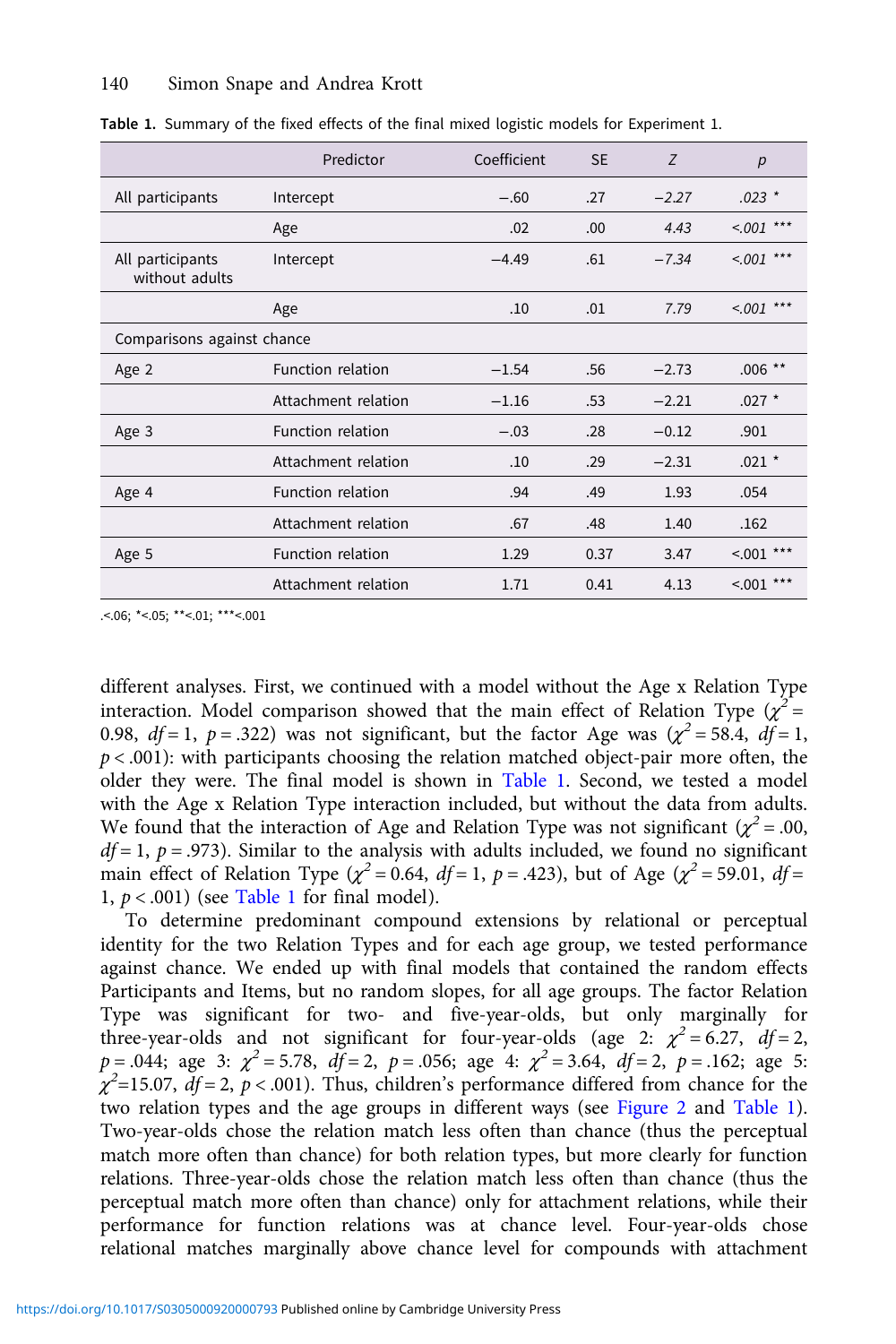relations, while their performance with function relations was at chance level. Finally, five-year-olds chose relational matches above chance level for both relation types, but more so for attachment relations.<sup>1</sup> Importantly, the youngest group of children (two-year-olds) predominantly chose perceptual matches, while the oldest children (five-year-olds) and adults predominantly chose the relational matches, and this was the case for both types of relation.

#### **Discussion**

Experiment 1 tested whether children understand that relations are important parts of compounds' meaning. The results show that the ability to generalise novel noun-noun compounds on the basis of relational identity improved with age, with five-year-olds being the youngest group that showed strong evidence for this ability. At age five, children therefore seem to have fully understood that relational information is a crucial part of a compound's meaning and they take this information consistently into account when extending novel compounds to novel instances. Importantly, younger children – that is two-year-olds and, to some degree, three-year-olds – generalised compounds on the basis of perceptual identity of constituent objects, i.e., non-relational perceptual information, rather than on the basis of relational information. As below chance performance indicates a bias towards extensions on the basis of non-relational perceptual aspects and above chance performance indicates a bias towards extensions on the basis of relational aspects, our findings provide clear evidence for a developmental focus shift from generalising on the basis of non-relational aspects of the referents, towards generalising on the basis of relational aspects. Importantly, children were not simply becoming better at understanding and generalising noun-noun compounds with increasing age. There was a qualitative difference in performance, particularly when comparing two-year-olds with five-year-olds. Furthermore, there was almost no indication that the relation type made a difference in children's responses.

As we suggest, the finding that two-year-olds and partly three-year-olds extended compounds on the basis of perceptual identity (instead of relational identity) might mean that they might not have considered relational information to be part of the compounds' meanings. However, the question arises whether the information processing demand in our experiment might have been too high for these young children, so that they were not able to remember the relations. In other words, did they show a perceptual bias simply because they could not remember the relation? To rule out such an explanation, we conducted a control experiment with two-year-olds (Experiment 2) in which they experienced an identical procedure to that of the Experiment 1, with the exception of Part 3 of the procedure: They were tested on their memory for the relations of the object-pairs instead of being asked to generalise the compound-noun. If two-year-olds would be able in this memory experiment to identify the relations seen previously – i.e., if as a group they would choose the relational match above chance – then two-year-olds' performance in Experiment 1 cannot simply be due to bad memory for the relations. That would

<sup>&</sup>lt;sup>1</sup>Comparing performance against chance with the means of t-tests led to the same results: two-year-olds (Attachment:  $t(13) = -3.3$ ,  $p = .005$ ; Function:  $t(13) = -4.3$ ,  $p = .001$ ); three-year-olds (Attachment: ( $t(25) =$ −2.9, p = .008, Function:  $t(25) = -1$ , p = .925); four-year-olds (Attachment:  $(t(20)=1.4, p = .184,$  Function: t (20) = −1.8, p = .09); five-year-olds (Attachment:  $t(20) = 6.0$ , p < .001; Function:  $t(20) = 4.0$ , p = .001).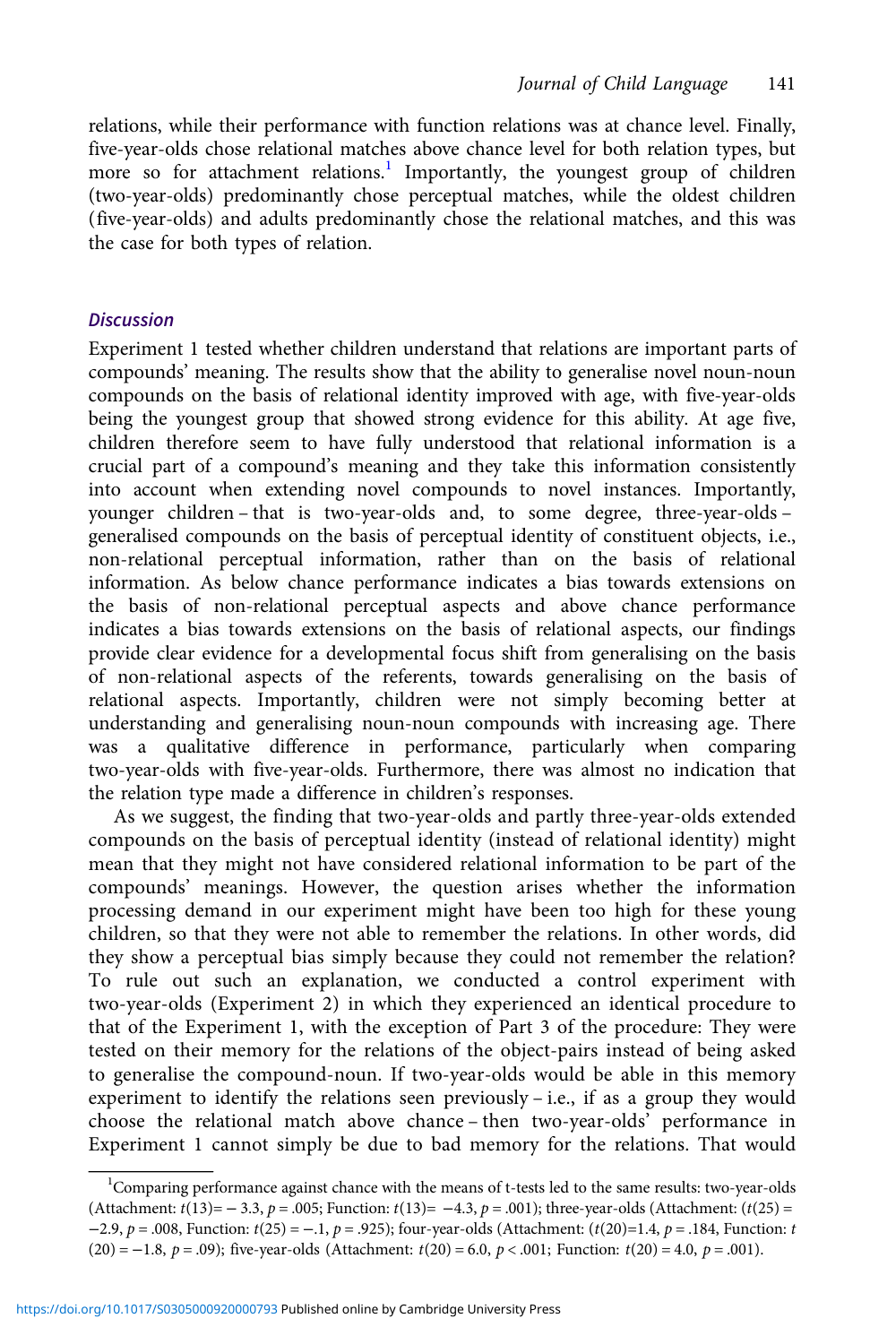mean that they did remember the relation in Experiment 1, but did not encode the relational information as a crucial part of the compounds' meaning – instead, they focused on perceptual identity of constituent objects. If, on the other hand, the children would choose the relational match at or below chance in this memory experiment (Experiment 2), then it is possible that two-year-olds' performance in the compound extension experiment (Experiment 1) was due to poor memory of the relations. That would mean they focused on perceptual identity of constituent objects in Experiment 1 because they did not remember the relations at all. Thus, this experiment allowed us to determine whether the performance of the younger children in Experiment 1 was due to a true linguistic problem, rather than a memory problem.

#### Experiment 2: Method

#### **Participants**

Participants were twelve (old) two-year-olds (mean age 32.4 months,  $SD = 2.1$ , range = 29–35 months, 7 males). Children were recruited from the same region as those in the previous experiments and the process of obtaining consent was the same. Children were again from middle-class homes and predominantly White-British. All were monolingual speakers of English.

#### **Materials**

Materials used were identical to those in Experiment 1.

#### Procedure

The procedure was identical to that of Experiment 1, with the exception that in Part 3 (test) – when participants were required to pick between the two object-pairs – they were asked "Now, how did these toys go together yesterday, was it like this or like that?" instead of being asked to find a referent for the compound-noun they had learned before. Participants always chose one of the two object-pairs.

#### Results

Correct selections involved selecting the object-pair that shared the same relation as the object-pair they had been shown the previous day (relational matches). Two-year-olds chose the correct (relational) option in on average  $83.3\%$  (SD = 45.4) of all responses for function relation compounds and in  $72.2\%$  (SD = 37.8) for attachment relation compounds. We followed the same analysis procedure as in Experiment 1 and conducted a linear mixed effect model analysis of children responses with the fixed factors Age (in months) and Relation type. The final model contained the random factors Participants and Items and no random slopes. We were unable to test the Age x Relation Type interaction due to the model not converging. However, testing main effects of Relation Type and Age showed a significant effect of Age ( $\chi^2 = 8.1$ ,  $df = 1$ ,  $p = .004$ ) and no effect of Relation type ( $\chi^2 = 1.47$ ,  $df = 1$ ,  $p = .226$ ). Thus age, but not the relation type, affected participants' responses – with more relation match responses, the older the children were. See [Table 2](#page-13-0) for details of the final model. For a test of performance against chance, the final model contained the random factors Participants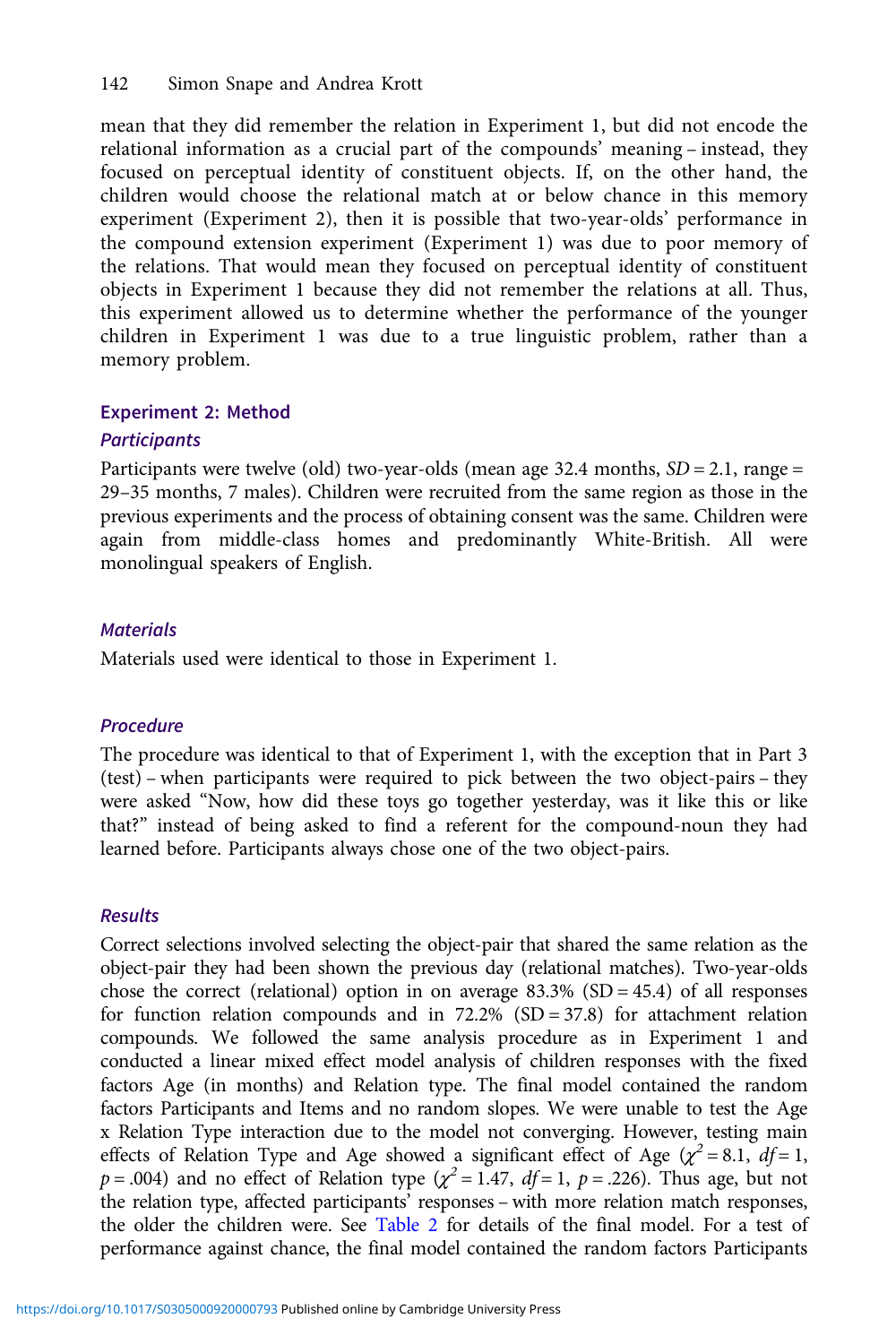| Predictor                 | Coefficient | <b>SE</b> | Z       | $\boldsymbol{p}$ |
|---------------------------|-------------|-----------|---------|------------------|
| Intercept                 | $-12.37$    | 5.05      | $-2.45$ | $.014 *$         |
| Age                       | .43         | .16       | 2.67    | $.008***$        |
| Comparison against chance |             |           |         |                  |
| Function relation         | 1.61        | .45       | 3.60    | $< 0.01$ ***     |
| Attachment relation       | .96         | .37       | 2.57    | $.010*$          |

<span id="page-13-0"></span>Table 2. Summary of the fixed effects of the final mixed logistic models for Experiment 2.

.<.06; \*<.05; \*\*<.01; \*\*\*<.001

and Items and no random slopes. We found a significant effect of the factor Relation Type  $(\chi^2=12.66, df = 2, p = .002)$ . Two-year-olds chose the relational match above chance level for both relation types, but their performance was more strongly above chance for function than attachment relation (see average percentages above and Table  $2$ ).<sup>2</sup>

#### **Discussion**

The results of Experiment 2 show that two-year-olds as a group can remember the relations of our object-pairs as they were presented in Experiment 1 very well. This indicates that the ability to remember relations plays only a minor role, if any, in explaining the age difference in the results of Experiment 1. We kept Experiments 1 and 2 as similar as possible so that the information encoding demand (during the training phase) and the memory demand (during the test phase) were the same in the two experiments. Therefore, we can use the result of Experiment 2 to estimate how two-year-olds in Experiment 1 would have responded if, hypothetically, they had interpreted compounds to refer to relations, just like adults. In Experiment 2, two-year-olds remembered the relation 77.8% of the time (here we average the results from function and location relations for brevity); thus, in Experiment 1, two-year-olds should have been able to choose the relation match 77.8% of the time. This percentage would be much closer to that of adults (who selected the relation match 98.2% of the time), than two-year-old's actual performance in Experiment 1, where they selected the relation match only 23.8% of the time. Thus, we can rule out the alternative explanation for the age difference in Experiment 1: that children interpreted compounds as referring to relations, just like adults, but children have poor memory for the relations. Our results also rule out the idea that the two-year-olds' group performance, and by extension the three-year-olds' group performance, in Experiment 1 was a result of them being simply overloaded with information; or of simply not being able to remember how the constituent objects in the training object-pairs were related. These findings therefore support the suggestion that the younger children in Experiment 1, especially the two-year-olds, generally did not consider the exact relations an important part of the compounds' meanings. They instead focused on perceptual identity of constituent objects.

<sup>&</sup>lt;sup>2</sup> Comparing performance against chance with the means of t-tests led to the same results: Attachment:  $t$  $(11) = 3.2, p < .05$ ; Function:  $t(11) = 5.2, p < .001$ .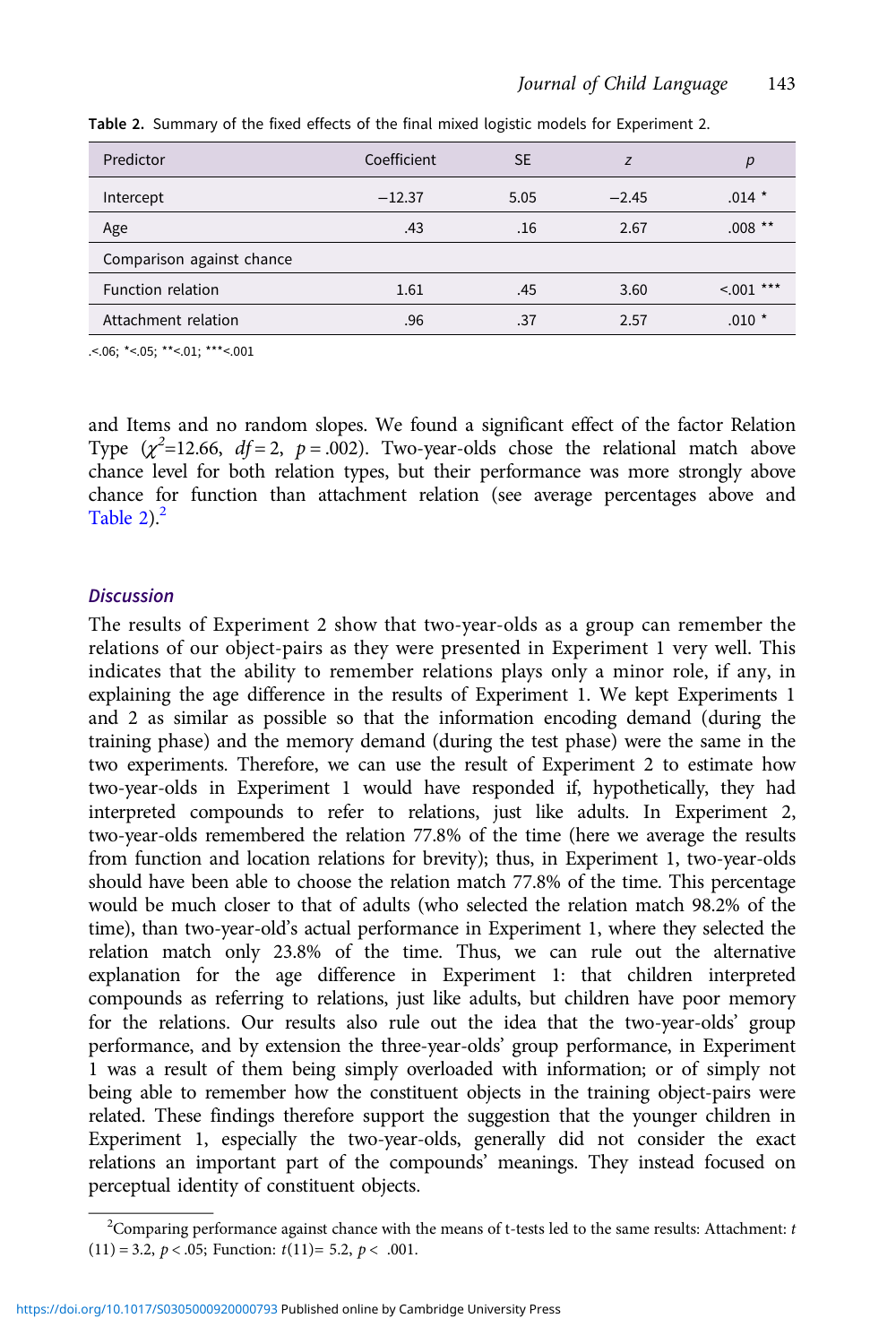An alternative possibility is that, as opposed to not considering relations at all, two-year-olds (and partly three-year-olds) in Experiment 1 might have considered them, but have come to the conclusion that they are a less important part of a compound's meaning than perceptual similarity of constituent objects – and therefore less valid as a basis for extension. Research on children's novel noun interpretations has found that two- and three-year-olds can generalise names of novel objects on the basis of factors other than perceptual features under the right circumstances (e.g., on the basis of object function, as in, for instance, Kemler Nelson, [1999](#page-32-0); Kemler Nelson, Russel, Duke & Jones, [2000](#page-32-0)). Therefore, to determine whether two to three-year olds considered relations as a part of compound-noun meaning in Experiment 1, but thought they were less important than the perceptual identity of constituent objects, a further control experiment was carried out in which children's ability to extend compounds on the basis of relation was investigated in the absence of competing perceptual features of the objects.

#### Experiment 3

In Experiment 3, children were asked to extend compounds to one of two exemplars that differed in terms of relational information, but both had identical component objects to the training object-pair. For instance, both were pairs of a purple kig and an orange donka, but they differed in terms of the relation (attachment vs. function). We tested two- and three-year-olds because these two age groups both showed signs that they generalised compounds on the basis of perceptual identity instead of relational identity in Experiment 1. Five-year-olds were included as a comparison group because they had revealed a focus on relational information in Experiment 1. If two- or three-year-olds extended compounds by relational identity at a level above chance in this experiment, then this would suggest that their performance in Experiment 1 was the result of them considering the non-relational perceptual identity to be a more important part of a compound's meaning than relational identity. If their performance was at chance level, then this would support our conclusion that they did not consider the exact relations as important for a compound's meaning at all.

#### Method

#### **Participants**

Participants were 15 two-year-olds (mean age 31 months,  $SD = 2.5$ , range = 27–35 months, 8 males), 16 three-year-olds (mean age 40 months,  $SD = 3.5$ , range = 36–47 months, 7 males) and 25 five-year-olds (mean age 66 months,  $SD = 2.9$ , range = 61– 71 months, 10 males). A further 5 participants were removed from the study due to not being present for both days of testing. Children were recruited from the same region as those in Experiment 1 and the process of obtaining consent was the same. Children were again from middle-class homes and predominantly White-British. All participants were monolingual speakers of English.

#### **Design**

The design of this experiment was identical to that of Experiment 1.

#### **Materials**

Objects and object-pairs were identical to those in Experiment 1, but only one colour version of each object was used to create the object-pairs.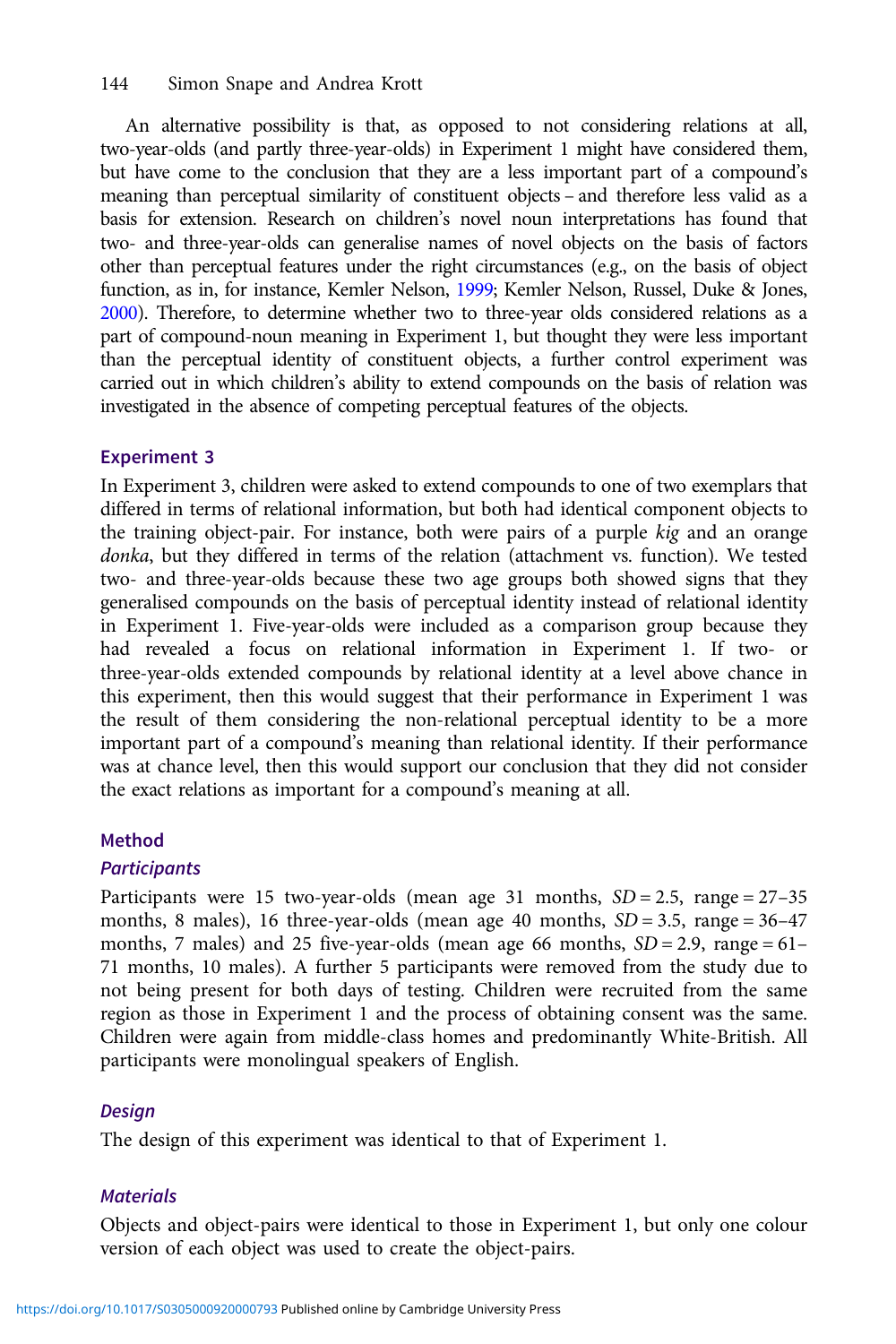

Figure 3. Experimental procedure with example for Experiment 3. Panel A shows Version 1 and 2 kig. Panel B shows version 1 and 2 donka. Panel C & D shows Version 1 attachment relation kig donka. Panel E shows the function of Version 1 function relation kig donka being demonstrated, i.e., a kig is placed inside a donka to store it. The three pictures in Panel E represent one fluid motion.

#### Procedure

The procedure was identical to that of Experiment 1, except for the options that were presented in the test phase (Part 3). Participants were asked to pick between two object-pairs, of which one was identical to the one used to introduce the compound in the training phase (Part 2) and the other consisted of the same constituent objects with the same perceptual features (e.g., same colour); but the objects were combined using a different relation (attachment instead of function or vice versa). See Figure 3 for an example. Participants always chose one of the two object-pairs.

#### Results

[Figure 4](#page-16-0) shows the proportion of extensions made to the object-pair that shared the same relation as the original referent of the compound noun (relational matches) for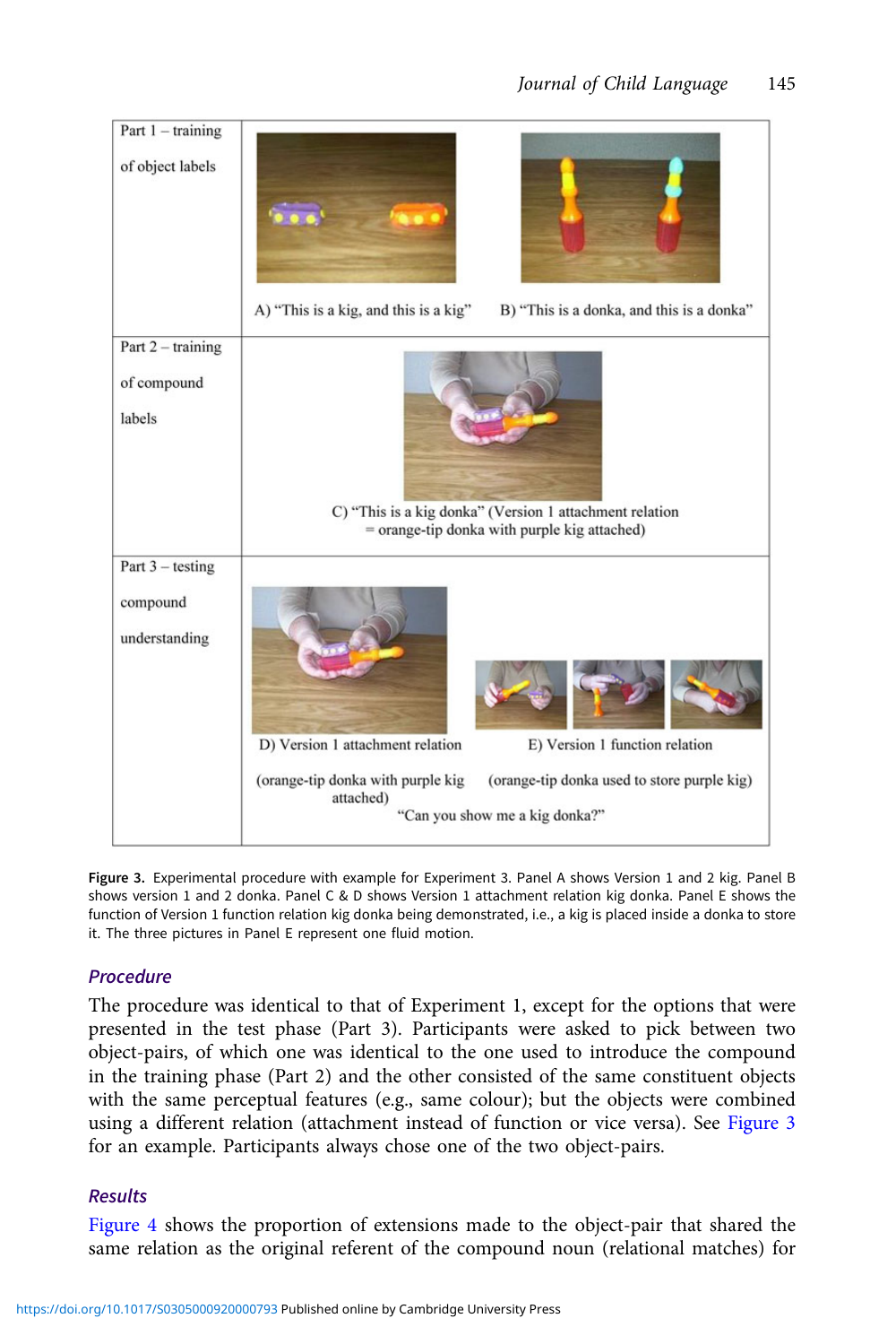<span id="page-16-0"></span>

Figure 4. Proportion of extensions of novel noun-noun compounds on the basis of relational identity in Experiment 3, split into Age groups and Relation types; difference from chance level: '.' <.06, '\*' p <.05; '\*\*' p < .01; '\*\*\*' p < .001). Horizontal bar shows chance level and error bars represent standard errors. Above chance performance indicates extensions on the basis of relational identity. Only five-year-olds extended compounds by relational identity.

|                            | Predictor           | Coefficient | <b>SE</b> | Z       | p           |
|----------------------------|---------------------|-------------|-----------|---------|-------------|
| All participants           | Intercept           | $-2.48$     | .55       | $-4.52$ | $15001$ *** |
|                            | Age                 | .07         | .01       | 5.93    | $15001$ *** |
| Comparisons against chance |                     |             |           |         |             |
| Age 2                      | Function relation   | .13         | .30       | .45     | .655        |
|                            | Attachment relation | $-.04$      | .30       | $-.15$  | .882        |
| Age 3                      | Function relation   | $-.09$      | .32       | $-.28$  | .782        |
|                            | Attachment relation | .36         | .33       | 1.09    | .274        |
| Age 5                      | Function relation   | 2.91        | .74       | 3.91    | $15001$ *** |
|                            | Attachment relation | 3.26        | .79       | 4.11    | $15001$ *** |

Table 3. Summary of the fixed effects of the final mixed logistic models for Experiment 3.

.<.06; \*<.05; \*\*<.01; \*\*\*<.001

the three age groups. Following the same procedure for a linear mixed effect model analysis as before, the final model contained the random factors Participants and Items and no random slopes. We did not find a significant interaction of Age (in months) and Relation Type ( $\chi^2$  = 0.13, df = 1, p = .716) or a main effect of Relation type  $(\chi^2 = 0.45, df = 1, p = .503)$ . Only the factor Age (in months) was significant  $(\chi^2 = 38.8, df = 1, p < .001)$ . For details of the final model see Table 3. Thus again, age but not relation type affected participants' responses.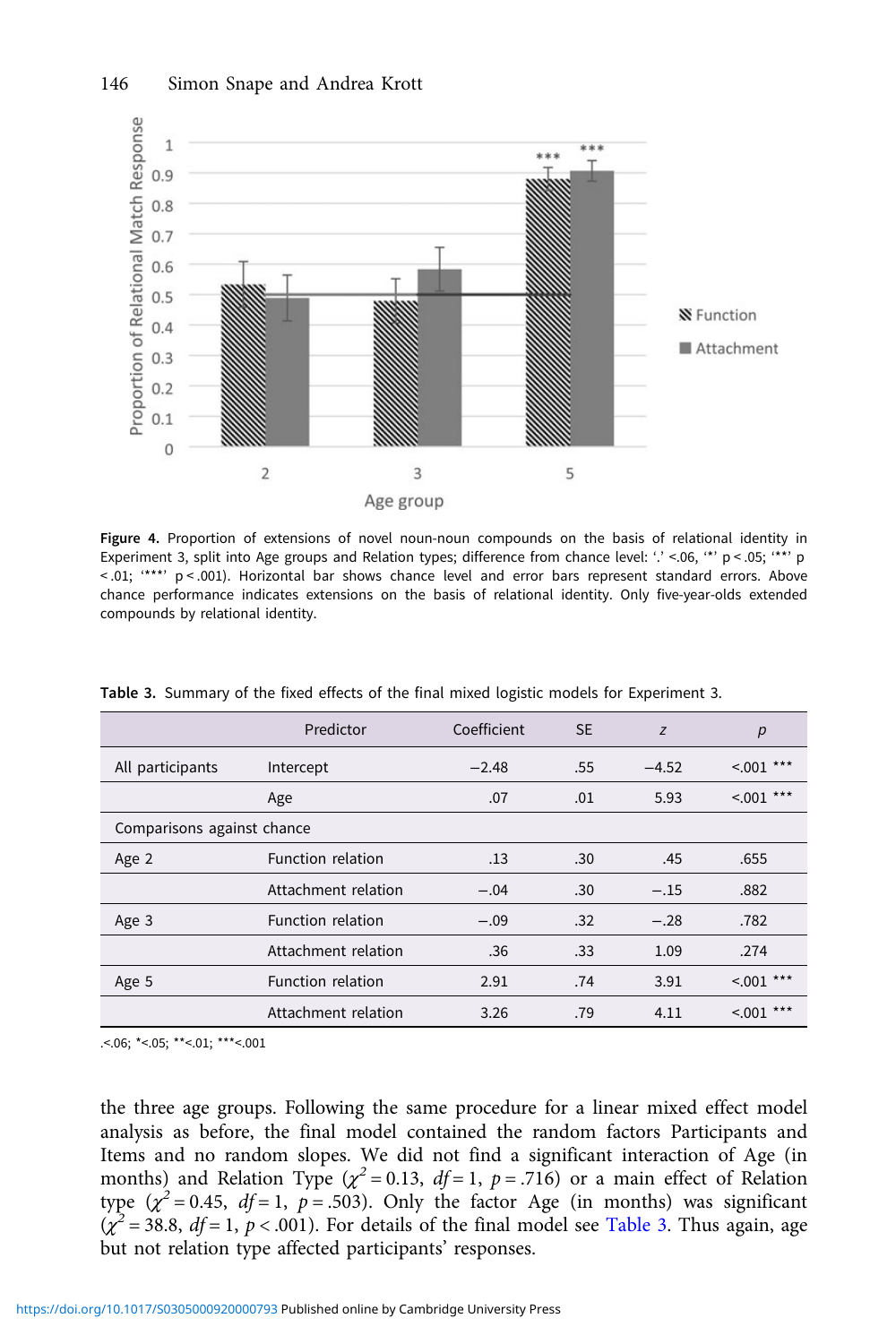

Figure 5. Distribution of the number of children who extended the novel noun-noun compounds on the basis of relational identity in Experiment 3, split into age groups.

For a test of performance against chance, we again followed the same procedure as in Experiment 1, fitting models for each age group (ages 2, 3 and 5) separately. The final models all contained the random factors Participants and Items, but no random slopes. Relation Type did not affect children's performance at ages 2 and 3 (age 2:  $\chi^2 = 0.22$ ,  $df = 2$ ,  $p = .895$ ; age 3:  $\chi^2 = 3.48$ ,  $df = 2$ ,  $p = .176$ ), but it did at age 5  $(\chi^2 =$ 20.87,  $df = 2$ ,  $p < .001$ ). As shown in [Figure 4](#page-16-0) and [Table 3,](#page-16-0) two- and three-year-olds chose the relational match at chance level for both function and attachment relations, while five-year-olds chose the relational match above chance level for both relation types. However, given the significant effect of Relation Type for five-year-olds, they chose the relational match more clearly above chance with attachment than function relations.<sup>3</sup>

We further investigated whether two- and three-year-olds' results meant that, as a group, they responded randomly or whether half of the children chose the relational match and the other half the non-relational choice. Figure 5 shows the distribution of the number of children that chose the relational match for the three age groups. In line with the results above, 84% of the five-year-olds chose the relational match for 5 or 6 of the 6 compounds. In contrast, two- and three-year-olds showed normal distributions. Half of the two- and three-year-olds chose the relational match in about 50% of the cases (age 2: 7 out of 15 children; age 3: 7 out of 16 children), and only very few children had a very strong preference for the relational match or non-relational choice. This distribution suggests that the two- and three-year-olds as a group chose randomly.

#### **Discussion**

In Experiment 3, we investigated the ability of children to generalise compounds on the basis of the relational components of a compound's meaning in the absence of competing perceptual features. As in Experiment 1, children's responses improved

<sup>&</sup>lt;sup>3</sup>Comparing performance against chance with the means of t-tests led to the same results: age 2 (Function:  $t(14) = .5$ ,  $p = .647$ ; Attachment:  $t(14) = -.1$ ,  $p = .89$ ); age 3 (Function:  $t(15) = -.3$ ,  $p = .763$ ; Attachment:  $t(15) = 1.2$ ,  $p = .261$ ), age 5 (Function:  $t(24) = 6.6$ ,  $p < .001$ ; Attachment:  $t(24) = 11.3$ ,  $p < .001$ ).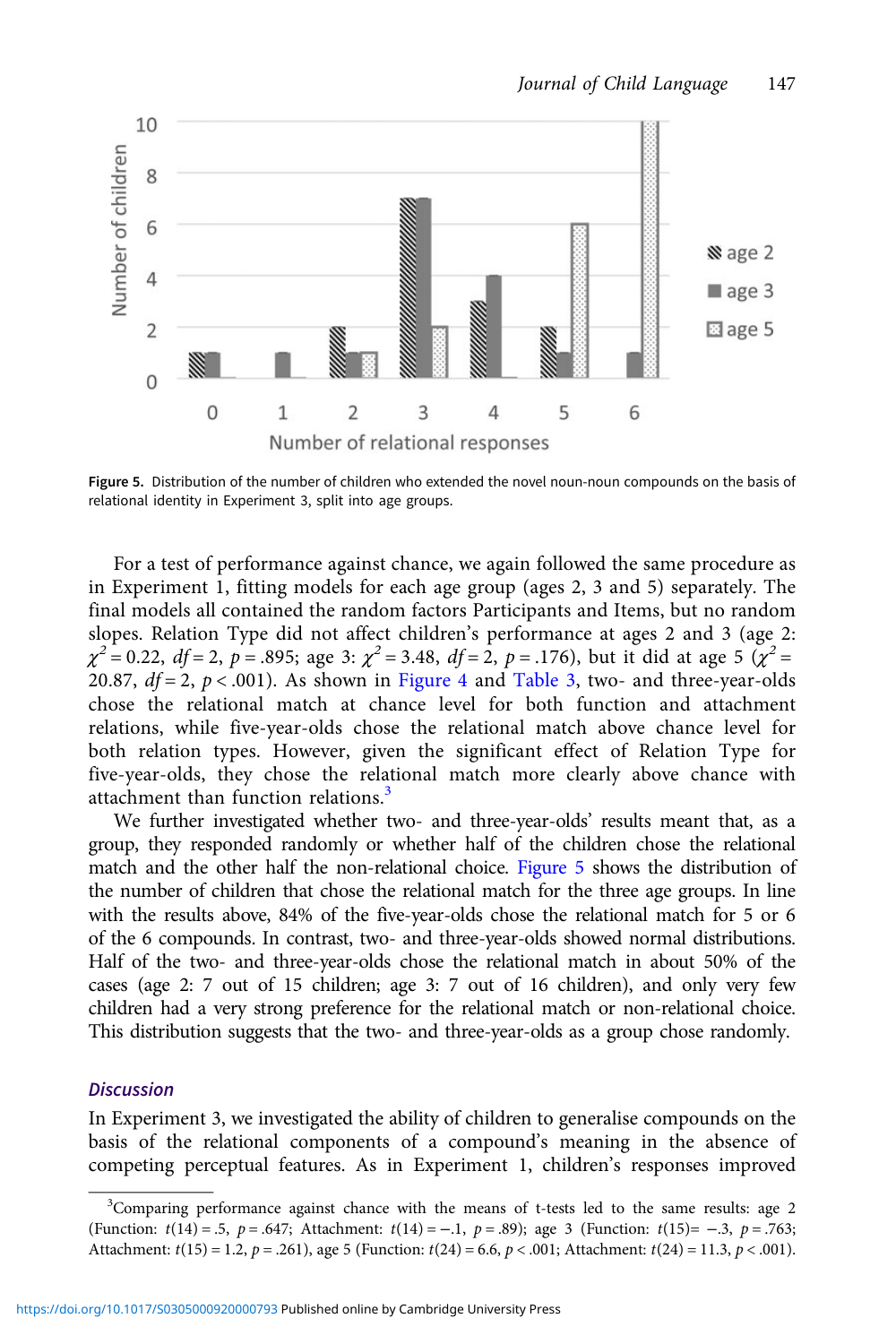with age, in line with a developmental improvement of encoding relations as part of compounds' meanings. As groups, two- and three-year-olds chose randomly. There was also no indication that the relation type affected their responses. This fits the conclusion of Experiment 1 that two- and three-year-olds did not consider the exact relation of the object-pair an important part of the compound's meaning. Thus, their performance in Experiment 1 was not due to them considering relations, but as less important than perceptual identity of the objects.

#### Experiment 4

Even though Experiment 2 had shown that two-year-olds can remember the relations of compound referents composed of novel objects, compounds with unfamiliar constituents might be particularly difficult to process and map onto referents because children are not very familiar with the novel constituent words and their referents. In addition, such compounds are quite unusual in that compounds are usually composed of familiar, not novel words. Children might therefore have focused their attention too much on the novel objects and their perceptual features than on the relation of the object-pairs. In Experiment 4, we therefore aimed to replicate the findings of Experiment 1 with compounds composed of familiar words (e.g., star hat). Particularly, we investigated whether two- (and three-) year-olds did not encode the exact relations as part of the compounds' meaning even if the objects were familiar and whether they would again instead extend the compounds rather on perceptual features of the constituent objects.

#### Method

#### **Participants**

Participants were 20 two-year-olds (mean age 30.1 months,  $SD = 3.3$ , range  $= 24-35$  months, 5males), 22 three-year-olds (mean age 41.5months, SD = 3.3, range = 37–47 months, 8males), 25 four-year-olds (mean age 52.6 months,  $SD = 3.7$ , range =  $48-58$  months, 10 males), 18 five-year-olds (mean age 63.7 months,  $SD = 4.2$ , range = 60–71 months, 10 males), and 19 adults (mean age 20.6 years,  $SD = 0.8$ , 4 males)<sup>4</sup>. Children were recruited from English primary schools and nurseries located in Birmingham, Manchester, South London, Surrey and Staffordshire (all United Kingdom) with parental consent. Children were again from middle-class homes and predominantly White-British. Adult participants were undergraduate students at the University of Birmingham and participated for course credits. All participants were monolingual speakers of English.

#### **Design**

The design of this experiment was identical to that of Experiment 1.

#### **Materials**

Objects and object-pairs were similar to those of Experiment 1. However, instead of novel objects with novel names as in Experiment 1, familiar objects were combined

<sup>&</sup>lt;sup>4</sup>Note that some of the age groups in this experiment as well as the participant group in Experiment 5 included more females than males. We therefore conducted the analyses for all experiments reported in this study with gender as an additional fixed factor. Gender did not affect participants' performance in any of the experiments, meaning the results did not change.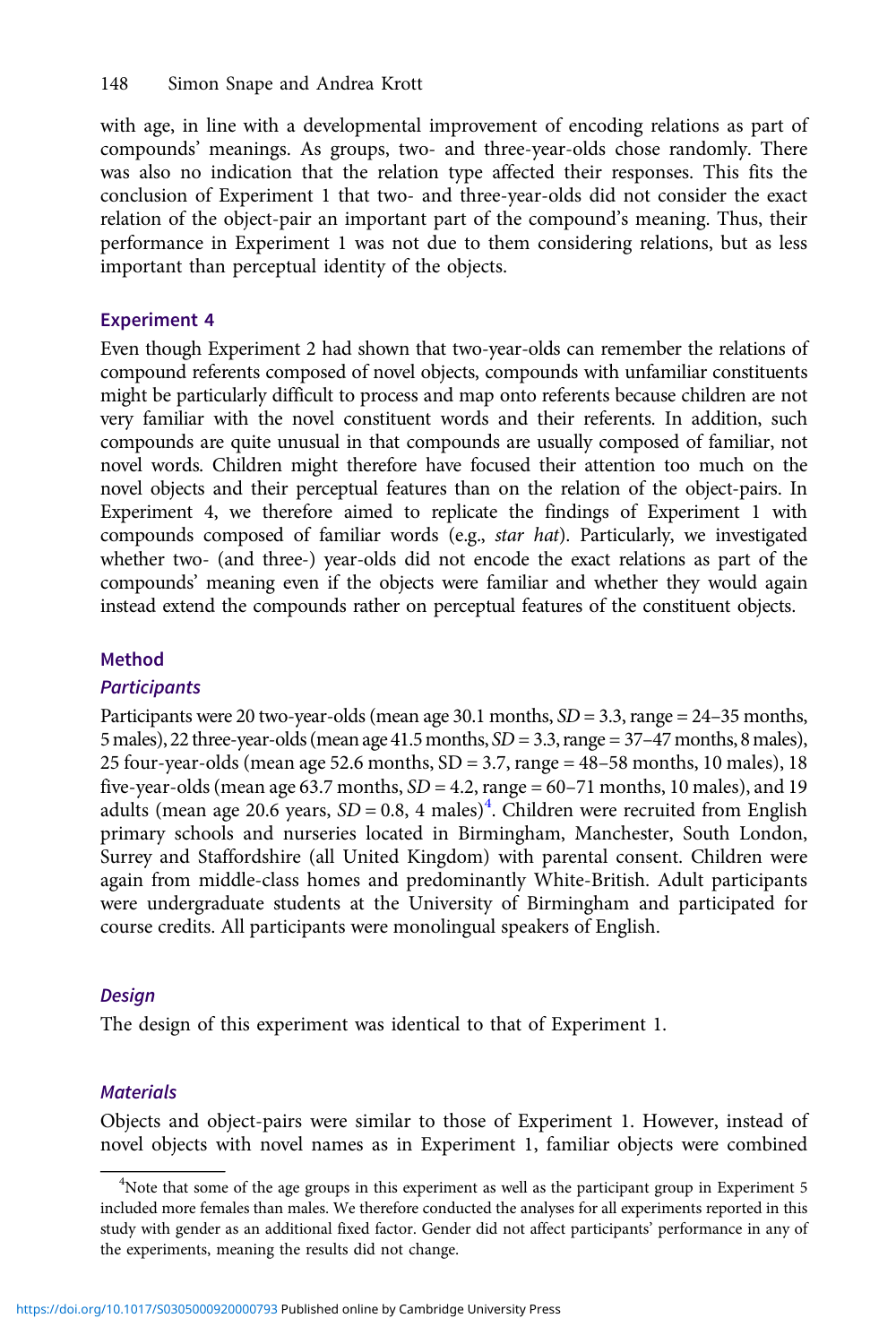to serve as referents for novel compounds. Thus, exemplars of twelve familiar objects were combined to create six novel compound object-pairs: star-hat, apple-pen, ball-sock, bottle-duck, car-spoon and teddy-book. As in Experiment 1, each object-pair (e.g., star and hat) was given a function relation (a hat was used to store a star) and an attachment relation (a hat had a star attached to it). Unusual relations for the object-pairs were chosen so that previous knowledge of compounds with the same head or modifier words did not make one or the other relation more likely (see findings of Krott et al., [2009](#page-32-0)). See Supplementary Materials (Supplementary Materials) for details of each object-pairs' attachment relation and function relations.

#### Procedure

The procedure was mostly identical to that of Experiment 1. However, Part 1, i.e., the training of the constituent labels, was replaced with a check that all participants knew the names of all objects. For that, the experimenter laid out all constituent objects on the desk in front of the participant, with the two colour versions of each object next to each other. The experimenter then tested the knowledge of the object names in a fixed order by sequentially asking questions such as: "Where are the stars?" or "Do you see the bottles?" The participant responded by pointing to an item pair. The experimenter continued in this manner until knowledge of all item names had been confirmed. If a child did not know or seemed uncertain about the name of an object, the experimenter would teach the participant the object's name, saying, for instance: "Here are the hats. Can you say hats for me?" At the end of this phase (Part 1), the experimenter would check that the participant remembered the name taught to them – by asking, for instance: "Where are the hats?" The majority of participants did not need to be taught the names of any objects. The only exceptions were two two-year-olds who needed to be taught the name of the hats, but they both pointed correctly to the hats at the end of this phase. In the test phase, participants always chose one of the two object-pairs. See [Figure 6](#page-20-0) for an example of the procedure.

#### Results

[Figure 7](#page-21-0) shows the proportion of extensions made to the object-pair that shared the same relation as the original referent of the compound noun (relational matches) for the three age groups. As for the previous experiments, we analysed participants' compound extensions that were relational matches with the training items. Results, split by age groups, are displayed in [Figure 7](#page-21-0). Following the same model fitting procedure as for the previous experiments resulted in a final model with the random factors Participants and Items and no random slopes. We found no interaction between Relation Type and Age ( $\chi^2$  = 0.21, df = 1,  $p$  = .647), but significant main effects of the factors Age (in months) ( $\chi^2$  = 17.04, df = 1, p < .001) and Relation Type  $(\chi^2 = 45.0, df = 1, p < .001)$ . For details of the final model see [Table 4](#page-21-0). Thus, the number of responses based on the object's relations increased with age. Also, participants responded on the basis of the relations more often for attachment relations than function relations, independent of age.

For a test of performance against chance, we followed the same procedure as in Experiments 1 and 3. The final models for all age groups contained the random factors Participants and Items, but no random slopes. Relation Type did affect participants' performance at all ages (age 2:  $\chi^2$ =9.88,  $df = 2$ , p = .007; age 3:  $\chi^2$ =20.84,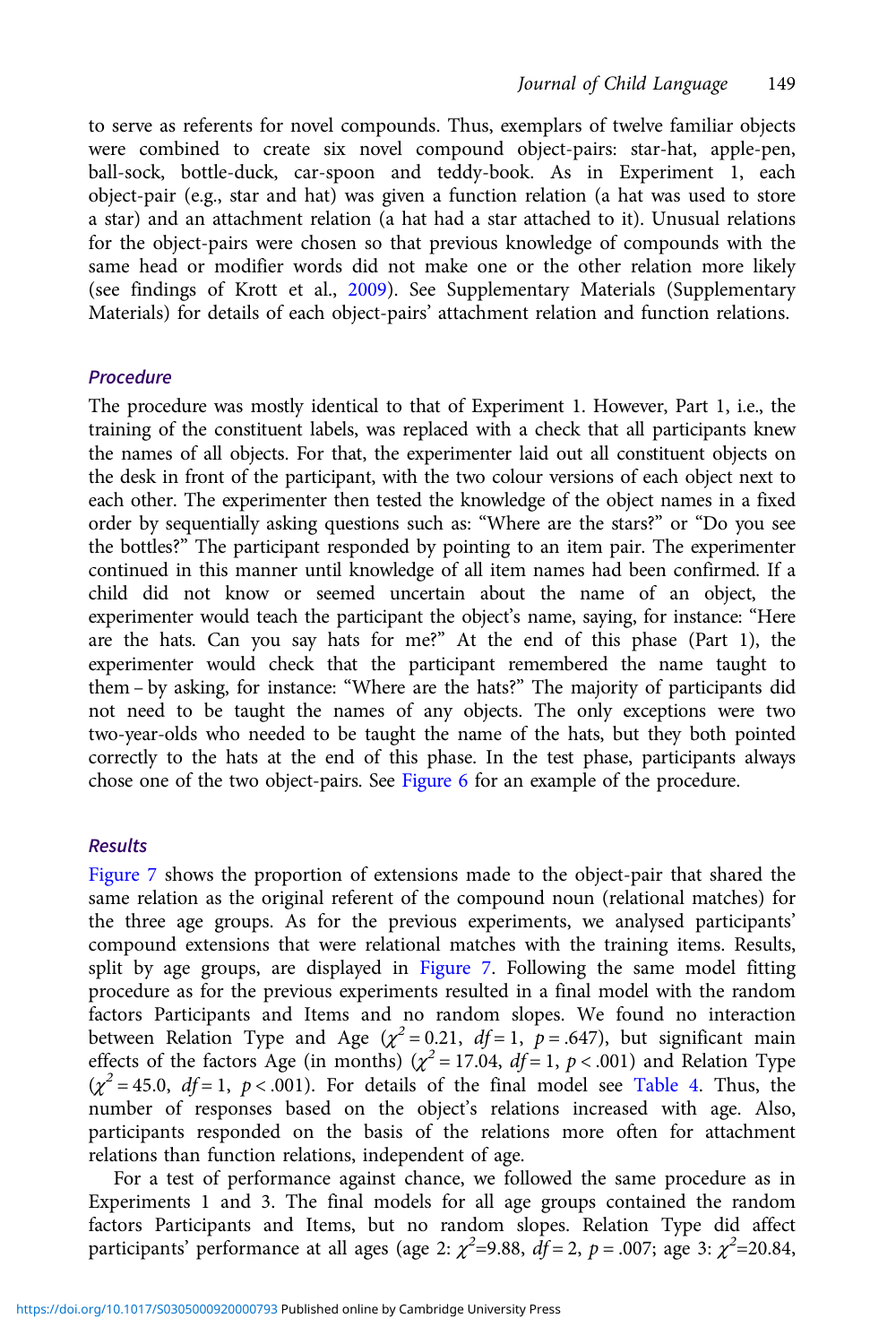<span id="page-20-0"></span>

| Part $1$ – checking       |                                        |                                                                                    |  |  |  |
|---------------------------|----------------------------------------|------------------------------------------------------------------------------------|--|--|--|
| object label<br>knowledge | A) Version 1 and 2 star                | B) Version 1 and 2 hat                                                             |  |  |  |
| Part $2 -$ training       |                                        |                                                                                    |  |  |  |
| of compound<br>labels     |                                        |                                                                                    |  |  |  |
|                           |                                        | C) "This is a star hat" (Version 1 function relation = pink hat is used to store a |  |  |  |
|                           |                                        |                                                                                    |  |  |  |
|                           |                                        | green star)                                                                        |  |  |  |
| Part $3$ – testing        |                                        |                                                                                    |  |  |  |
| compound<br>understanding |                                        |                                                                                    |  |  |  |
|                           | D) Version 2 function relation         | E) Version 1 attachment relation                                                   |  |  |  |
|                           | (blue hat is used to store a red star) | (pink hat with green star attached)                                                |  |  |  |
|                           | "Can you show me a star hat?"          |                                                                                    |  |  |  |

Figure 6. Experimental procedure with example "star hat" for Experiment 4. Panels C and D show demonstration of Version 1 and 2 function relation, i.e., a hat is used to store a star. Panel E shows Version 1 attachment relation, i.e., a hat with a star attached.

 $df = 2, p < .001;$  age 4:  $\chi^2$ =27.75,  $df = 2, p < .001;$  age 5:  $\chi^2$ =28.37,  $df = 2, p < .001;$  adults;  $\chi^2$  = 24.96, df = 2, p < .001), meaning that they responded with the relational match more often for attachment relations than function relations. As shown in [Figure 7](#page-21-0) and [Table 4](#page-21-0), two-year-olds chose the relational match significantly below chance level (thus they chose the perceptual match above chance) for function, but not for attachment relations. Three- and four-year-olds chose the relational match significantly above chance for attachment relations, but not function relations. Five-year-olds and adults chose the relational match above chance for both relations, but more so for attachment relations.<sup>5</sup>

<sup>&</sup>lt;sup>5</sup>Comparing performance against chance with the means of t-tests led to the same results: age 2 (Attachment:  $t(19) = -1.4$ ,  $p = .065$ , Function:  $t(19) = -4.0$ ,  $p = .001$ ); age 3 (Attachment:  $t(21) = 5.6$ , p <.001; Function:  $t(21) = -0.2$ ,  $p = .844$ ; age 4: (Attachment:  $t(24) = 8.2$ ,  $p < .001$ , Function:  $t(24) = 1.3$ , p  $=$  .212), age 5 (Attachment:  $t(17)=11.0$ ,  $p < .001$ , Function:  $t(17)=3.1$ ,  $p = .007$ ); adults (Attachment: t  $(18) = 27.8, p < .001,$  Function:  $t(18) = 5.9, p < .001$ .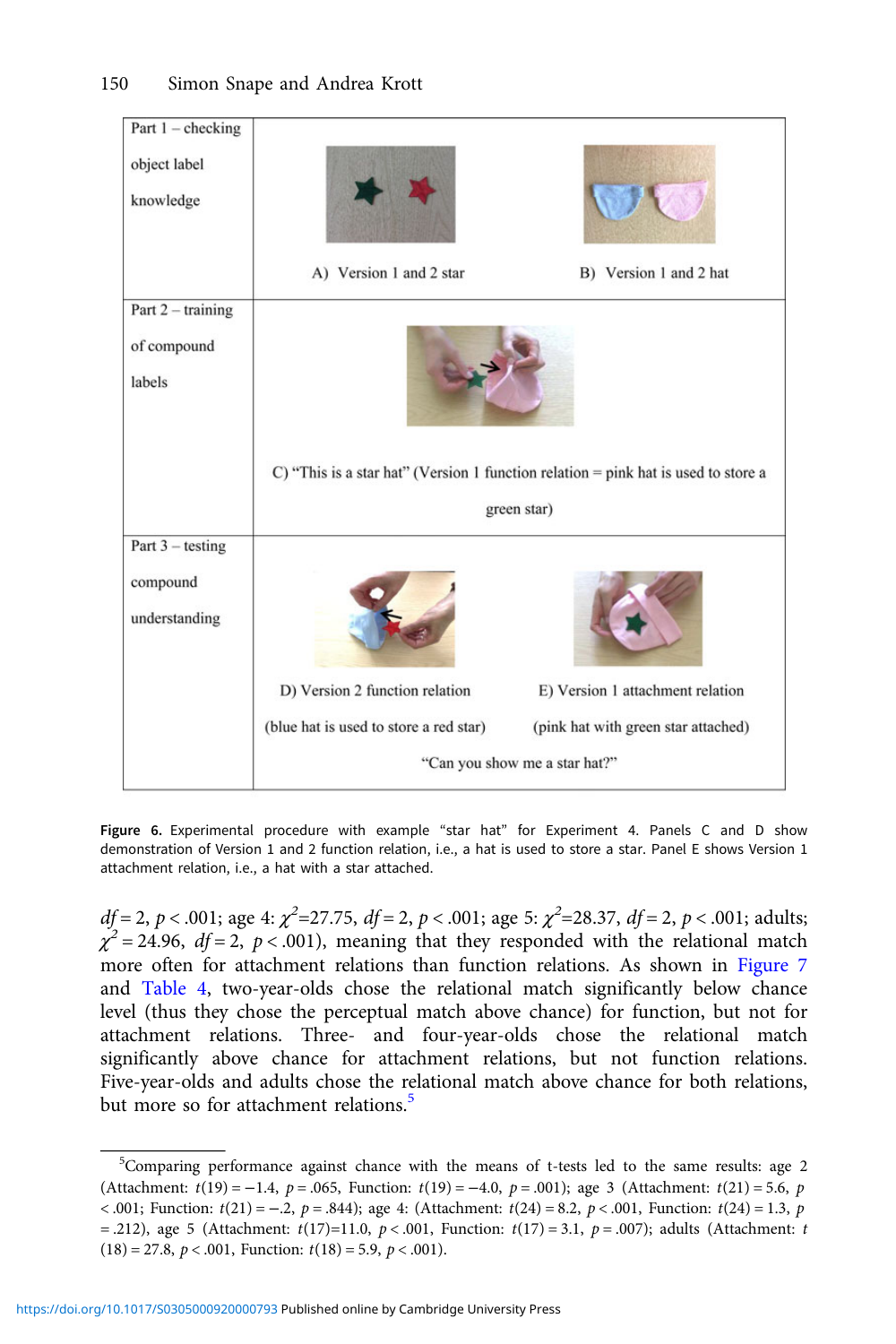<span id="page-21-0"></span>

Figure 7. Proportion of extensions of novel noun-noun compounds on the basis of relational identity in Experiment 4, split into Age groups and Relation types; difference from chance level: '.' <.06, '\*' p <.05; '\*\*' p < .01; '\*\*\*' p < .001). Horizontal bar shows chance level and error bars represent standard errors. Below chance performance indicates extensions on the basis of perceptual identity of constituent objects. Above chance performance indicates extensions on the basis of relational identity. Two-year-olds extended compounds with function relations predominantly by perceptual identity, while older children and adults did so by relational identity. Compounds with function relations were extended more often by relational identity than those with attachment relations.

|                            | Predictor                | Coefficient | <b>SE</b> | Z       | p            |
|----------------------------|--------------------------|-------------|-----------|---------|--------------|
| All participants           | Intercept                | $-.35$      | .29       | $-1.21$ | .227         |
|                            | Age                      | .01         | .00       | 3.93    | $5.001$ ***  |
|                            | <b>Relation Type</b>     | 1.45        | .23       | 6.28    | $< 0.01$ *** |
| Comparisons against chance |                          |             |           |         |              |
| Age 2                      | <b>Function relation</b> | $-1.22$     | .38       | $-3.24$ | $.001***$    |
|                            | Attachment relation      | $-.46$      | .34       | $-1.36$ | .174         |
| Age 3                      | Function relation        | $-.07$      | .33       | $-0.21$ | .836         |
|                            | Attachment relation      | 1.53        | .40       | 3.82    | $< 0.01$ *** |
| Age 4                      | <b>Function relation</b> | .36         | .25       | 1.44    | .15          |
|                            | Attachment relation      | 1.81        | .36       | 5.09    | $< 0.01$ *** |
| Age 5                      | Function relation        | 2.41        | 0.00      | 1291    | $< 0.01$ *** |
|                            | Attachment relation      | 4.95        | 0.00      | 2657    | $< 0.01$ *** |
| Adults                     | Function relation        | 3.46        | 1.67      | 2.08    | $< 0.038$ *  |
|                            | Attachment relation      | 6.07        | 2.33      | 2.61    | $< 0.009$ ** |

Table 4. Summary of the fixed effects of the final mixed logistic models for Experiment 4.

.<.06; \*<.05; \*\*<.01; \*\*\*<.001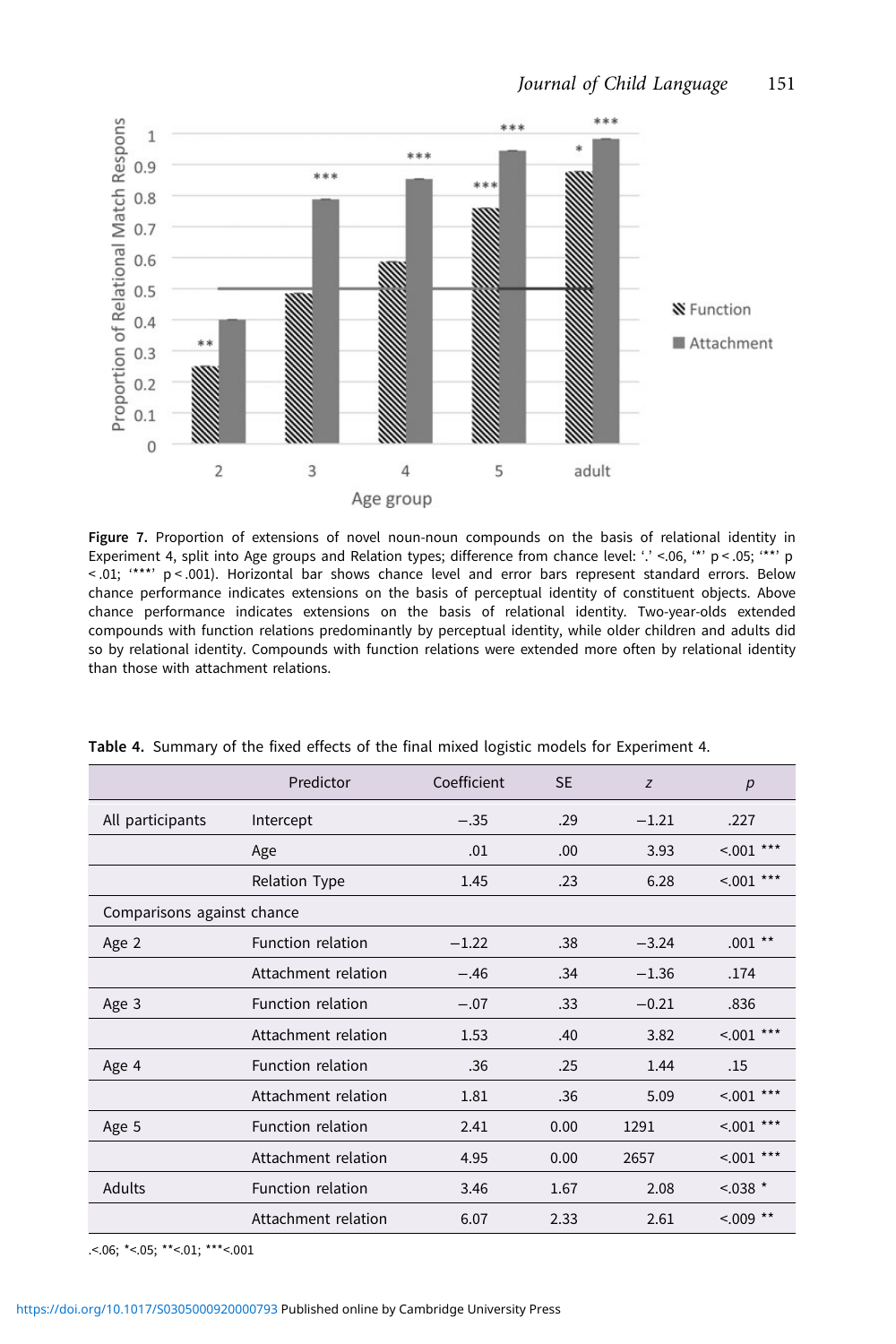#### **Discussion**

Experiment 4 replicated the main findings of Experiment 1. Just as in Experiment 1, extending compounds on the basis of relations improved with age. Also, as in Experiments 1 and 3, two-year-olds did not extend compounds on the basis of relations. This fits our conclusions above that they did not seem to encode the relation as part of the compounds' meaning. Importantly, similar to Experiment 1, two-year-olds extended compounds on the basis of perceptual features, even if significantly only for compounds with function, not attachment relations. This finding confirms the importance of perceptual features for their compound extensions. But there was also one striking difference between the results of Experiment 4 and the previous experiments: all age groups extended compounds on the basis of relations more often for attachment relations than function relations. Also, when comparing results across Experiments 1 and 4, performance with attachment relations seem to be better in Experiment 4 across all ages (apart from adults who performed at ceiling in both experiments), while performance with function relations did not differ much across Experiments 1 and 4. This means that for attachment relations in Experiment 4, even three- and four-year-olds extended compounds by relational identity above chance level and two-year-olds performed close to chance level. We will return to the difference between Experiment 1 and 4 in the general discussion. We will first report a further experiment that aimed to confirm that two-year-olds can remember the relations in Experiment 4. For that we adopted the memory test of Experiment 2 with the compounds used in Experiment 4.

#### Experiment 5: Method

#### **Participants**

Participants were 17 two-year-olds (mean age 30 months,  $SD = 3.1$ , range = 29–35 months, 5 males). Children were recruited from the same region as those in Experiment 4 and the process of obtaining consent was the same. Children were again from middle-class homes and predominantly White-British. All participants were monolingual speakers of English.

#### **Materials**

Materials used were identical to those in Experiment 4.

#### Procedure

The procedure was identical to that of Experiment 4 with the exception that in Part 3, when participants were required to pick between the two object-pairs, they were asked "Now how did these toys go together yesterday, was it like this or like that?" Apart from the initial introduction to the constituent objects, which was identical to that of Experiment 4, this means that the procedure was equivalent to that of Experiment 2. At test participants always chose one of the two object-pairs.

#### Results

Correct selections involved selecting the object-pair that shared the same relation as the object-pair they had been shown the previous day (relational matches). Two-year-olds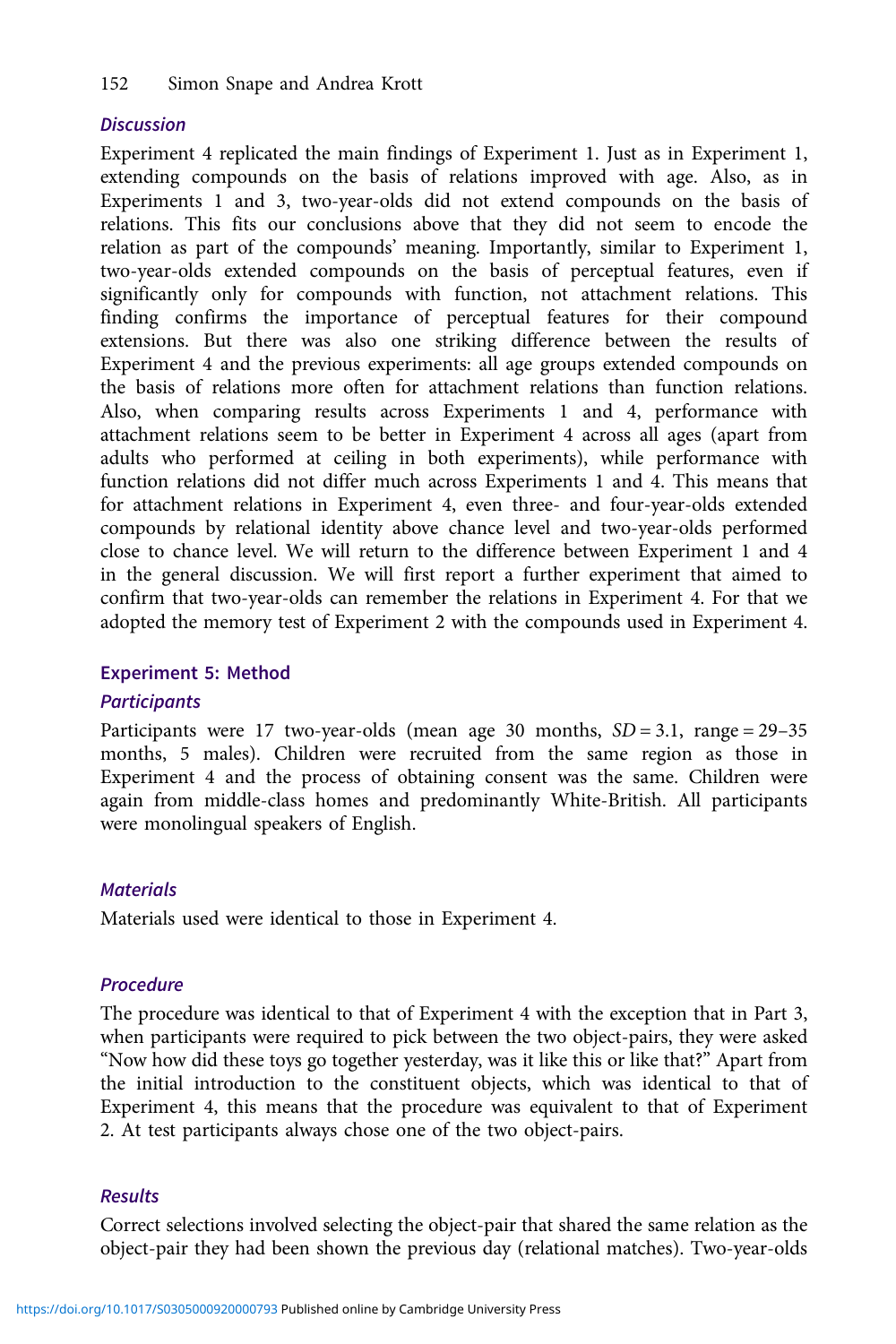| Predictor                 | Coefficient | <b>SE</b> |      | P               |
|---------------------------|-------------|-----------|------|-----------------|
| Intercept                 | .80         | .23       | 3.44 | $\leq 0.01$ *** |
| Comparison against chance |             |           |      |                 |
| Function relation         | .70         | .31       | 2.27 | $.023$ *        |
| Attachment relation       | .89         | .32       | 2.76 | $.006***$       |

Table 5. Summary of the fixed effects of the final mixed logistic models for Experiment 5.

.<.06; \*<.05; \*\*<.01; \*\*\*<.001

chose the correct (relational) option in on average  $66.7\%$  (SD = 47.6%) of all responses for function relation compounds and in  $70.6\%$  (SD = 46.0%) for attachment relation compounds. Following the same procedure for the linear mixed effect model analysis as in Experiment 2 led to a final model with the random factors Participants and Items and no random slopes. There was no significant interaction of Age and Relation Type ( $\chi^2$  = 0.80, df = 1, p = .371) nor any effect of Relation Type ( $\chi^2$  = 0.19,  $df = 1$ ,  $p = .667$ ) or Age ( $\chi^2 = 1.55$ ,  $df = 1$ ,  $p = .212$ ). Therefore, participants' responses were neither affected by Age nor Relation type. The final model therefore only included the intercept (see Table 5).

Only 4 out of 17 children (24%) performed at chance level in Experiment 5, other children chose the relational match above chance. Following the same procedure to test performance against chance – as in the experiments before – led to a final model with the random factors Participants and Items and no random slopes. There was a main effect of Relation Type ( $\chi^2$ =8.75, df = 2, p = .013). Two-year-olds chose the relational match above chance level for both relation types (see Table 5). But, given the effect of Relation Type, they did so more clearly with attachment relations than function relations.<sup>6</sup>

#### **Discussion**

Experiment 5 confirmed that two-year-olds as a group are able to remember the relations of the object-pairs used in Experiment 4, with memory for both attachment and function relations above chance level. This stands in contrast to the results of Experiment 4, where we found that two-year-olds did not base their compound extensions on compound relations. This again suggests that the youngest children in Experiment 4 remembered the relations, but did not encode the relational information as a crucial part of the compounds' meaning. We can again use the result of Experiment 5 to estimate how two-year-olds in Experiment 4 would have responded if they had interpreted compounds to refer to a relation, just like adults. In Experiment 5, two-year-olds remembered the relation 68.7% of the time (averaging the results from function and location relations); thus, in Experiment 4, two-year olds should have been able to choose the relation match 68.7% of time. This percentage would be much closer to that of adults (who selected the relation match 93.0% of the time) than two-year-olds actual performance in Experiment 4, where they selected the relation match only 32.5% of the time. This is consistent

<sup>&</sup>lt;sup>6</sup>Comparing performance against chance with the means of t-tests led to the same results: Attachment: t  $(16) = 3.0, p = .009;$  Function:  $t(16) = 2.6, p = .019.$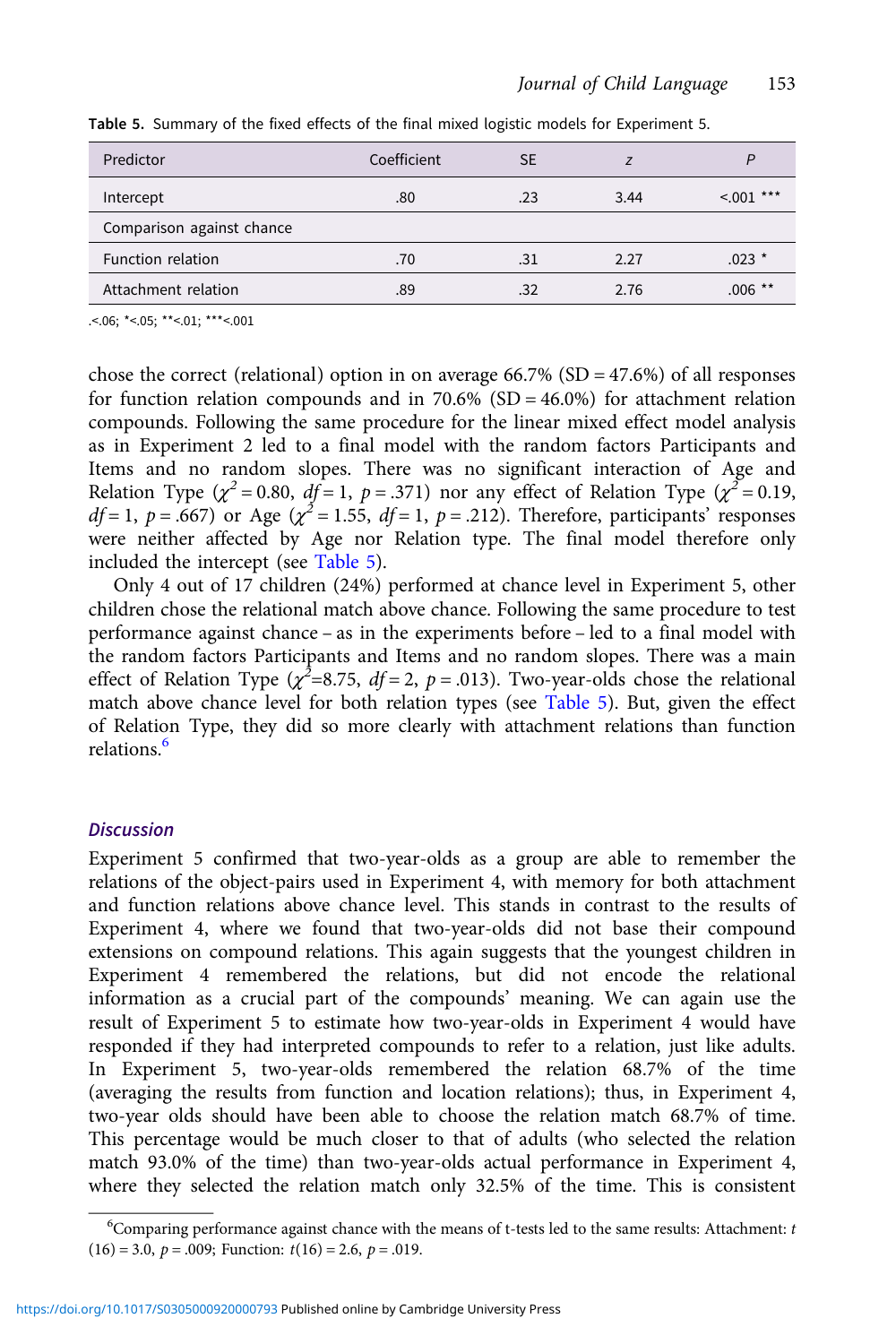with what we had found for compounds composed of novel words in Experiment 2, and supports our conclusion that memory could have only played a relative minor role in our experiments. More concretely, children's relatively good memory for function relations means that their perceptual match bias for function relations and their at-chance performance for attachment relations in Experiment 4 cannot simply be explained by poor memory of the relations. This result again fits with our conclusion that two-year-olds' performance was linguistically driven and not the result of a memory problem.

#### General discussion

The main aim of the present study was to investigate a developmental focus shift from non-relational towards relational aspects in children's compound word acquisition. This would be reflected in younger children extending compounds on the basis of non-relational perceptual aspects while older children and adults were extending on the basis of relational aspects. For that we tested two- to five-year-olds and adults in a compound word extension paradigm, where below chance performance indicated a bias towards extensions on the basis of perceptual identity of constituent objects and above chance performance indicated a bias towards extensions on the basis of shared relational identity. We found that the result pattern was generally similar for compounds composed of novel or familiar words: Extensions of novel compounds on the basis of relations gradually improved with age. It was above chance level from age five onwards for compounds composed of novel nouns and from age three onwards for compounds composed of familiar nouns, even though the latter was only for compounds with attachment relations. Crucially, independently of whether the compounds were composed of novel or familiar nouns, it was very challenging for two-year-olds to link novel compounds to the relational features of the referents. Strikingly, they predominantly showed below chance performance, indicating that they were instead making extensions on the basis of non-relational perceptual aspects (i.e., colour of the constituent objects). This overall pattern of results suggests a developmental focus shift from non-relational towards relational aspects in children's compound word acquisition.

Our results for two-year-olds could potentially mean that they did not understand the compounds as compounds and might not have understood that we asked them to find a referent for a compound. Instead they might have considered our compounds to be disjunctions (e.g., kig or donka) or conjunctions of two nouns (e.g., kig and donka). But there are three arguments against this alternative explanation. First, previous research shows that two-year-olds understand novel noun-noun combinations as compounds. As mentioned in the introduction, Clark et al. ([1985](#page-31-0)) showed that when two-year-olds are asked to select a referent of a compound (e.g., 'mouse-hat') from a picture of a combination object (a hat on a mouse), a picture of the modifier noun referent (a mouse), and a picture of a head noun referent (a hat), they successfully select the combination object. If the children understand compounds to be disjunctions of the two constituent nouns ("hat or mouse"), the three choices are equally appropriate. This indicates that two year olds do not interpret compounds like mouse-hat as "mouse or hat". Second, another counter-evidence comes from Krott et al.'s ([2010](#page-32-0)) findings. Very similar to the present study, Krott et al. taught two-year old children the meaning of novel constituent nouns ("kig", "donka"). They then asked them what a compound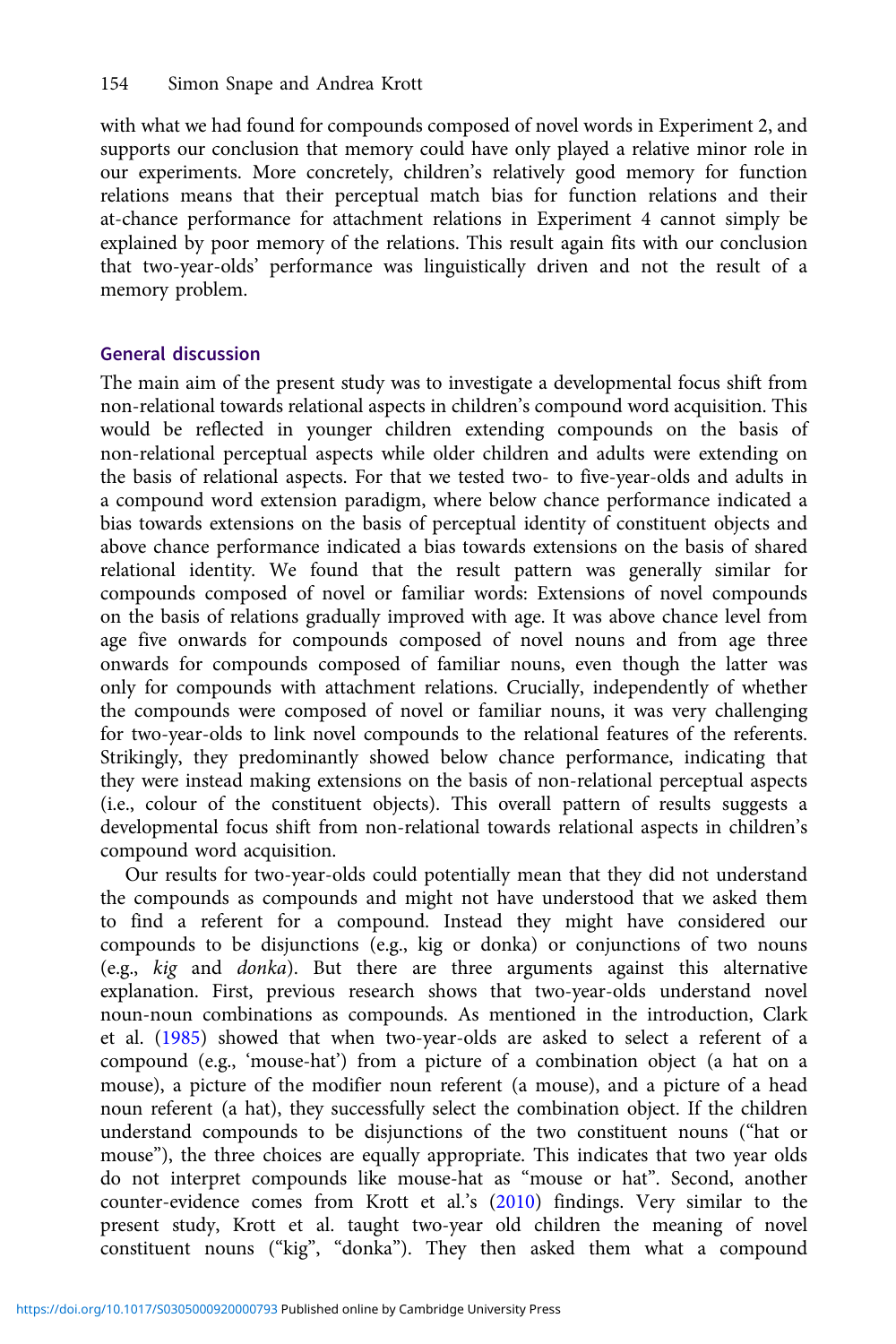consisting of the two novel nouns ("kig donka") referred to, in a two-alternative forced choice task: one choice was the two objects (the referents of the constituent nouns) combined with an attachment relation and the other was the same objects combined with a function relation. If the two-year-olds had understood the novel compounds as conjunctions ("kig and donka"), the two choices should have been equally appropriate, and thus they should have selected randomly. However, they selected the attachment combinations significantly more often than the function relation. Third, if two-year-olds understood the compounds in the present study simply as conjunctions of two nouns, one would have expected them to have pointed twice, once to each constituent object. But they did not do so, and neither did the older children. Thus, two-year-olds in our study likely understood our compounds as compounds.

Importantly, two-year-olds did not extend the compounds on the basis of the object relations. They therefore do not seem to have encoded a specific, but rather a vague relation between the objects. This vagueness of the relation fits with Snyder's "Generalized Modification" rule that young children acquire for compounding, which does not specify the concrete relation.

Experiments 2 and 5 ruled out that two-year-olds did not extend compounds on the basis of relations because they simply did not remember the relations. Keeping the procedure exactly the same as the compound extension experiments (Experiments 1 and 4) apart from the test question also ruled out that two-year-olds were overloaded with information during the training phase of the compound extension experiments. Furthermore, the results of Experiment 3 showed that two- and three-year-olds did not fail to extend compounds on the basis of relations because they considered it a less important part of the compounds' meaning than the perceptual identity of the constituent objects. This further supports the conclusion that younger children are not encoding the exact relation as part of the compounds' meaning.

The secondary aim of our study was to investigate whether the type of relation might affect children's compound extensions. We were particularly interested in following up the finding by Krott et al. [\(2009\)](#page-32-0) and Krott et al. [\(2010\)](#page-32-0) that, compared to adults, children interpret compounds more often as having HAS relations (=attachment/ location relations) instead of FOR relations (=function relations). Note that both our attachment and function relations (as well as our stimuli) were very similar to those in Krott et al. [\(2010](#page-32-0)). And indeed, for compounds composed of familiar nouns, participants extended compounds more often on the basis of object relations when the compounds had an attachment relation compared to a function relation. This was the case for all age groups. In contrast, for compounds composed of novel nouns, there was no indication of an advantage for attachment relations. Note also that two-year-olds did not choose the relational match above chance level with attachment relations, independently of whether the compound was composed of novel or familiar nouns. Thus, while previous studies had shown that (young) children tend to interpret novel compounds as having attachment or location relations, we provide evidence (at least for compounds with familiar constituents) that children also more readily encode attachment relations than function relations as part of compounds' meaning. It needs to be noted that attachment relations, as used here, are not very typical HAS relations. Future studies should therefore investigate whether children show similarly good performance in extending other types of HAS relations (e.g., more similar to the ones in cheese sandwich, chainsaw or telephone booth) and LOCATED relations (similar to those in doormat, mountain lion or nose hair).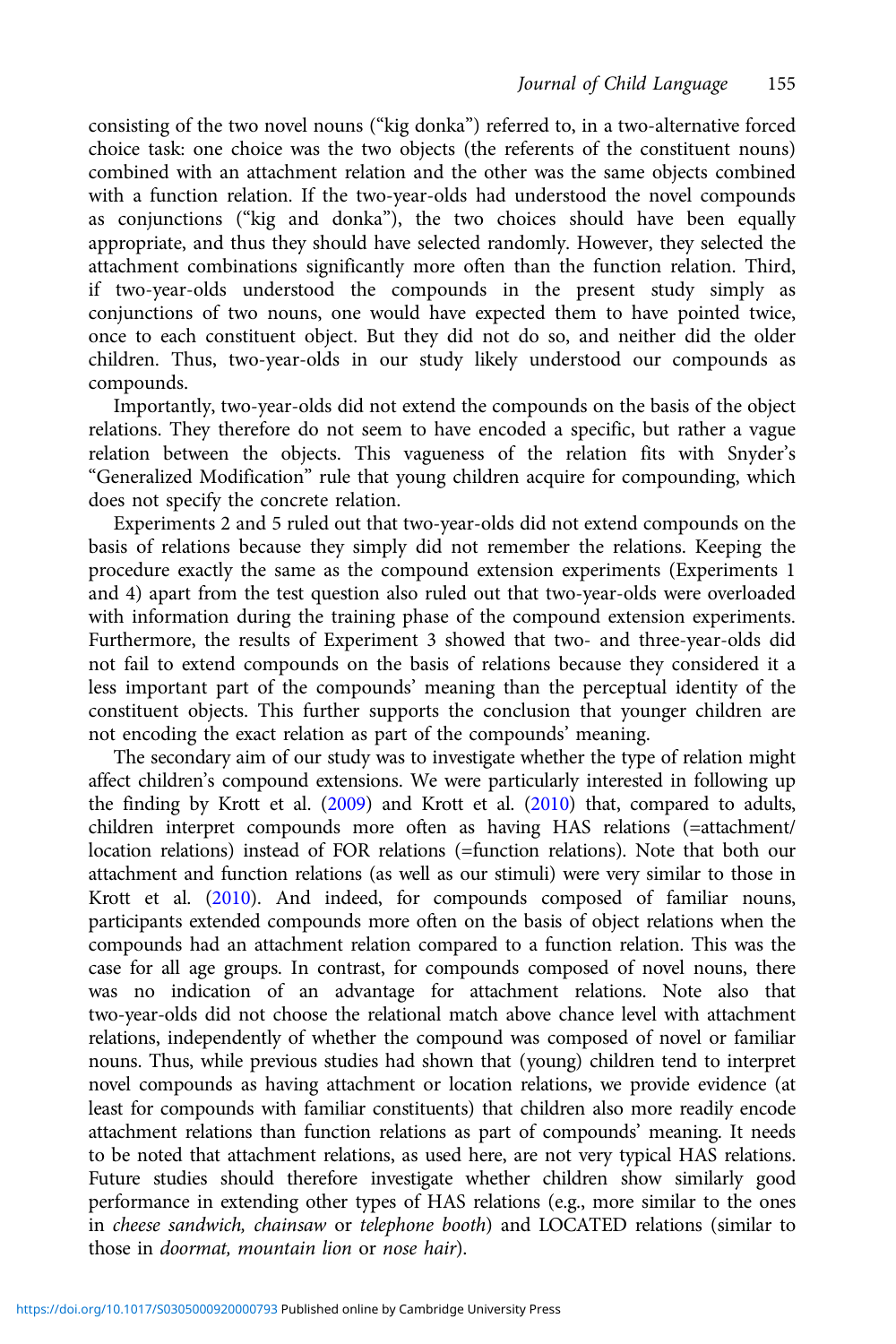The potential reasons for attachment relations being more easily encoded as part of a compound's meaning are manifold. First, only the attachment relations were perceptually stable, while our function relations were visible only for a short period of time. Second, the attachment relations – namely, one object being glued to another – were conceptually more simple than our function relations: which expressed more complex relations such as the storage, coverage, movement, or flipping over of another object. Last, but not least, attachment relations were static, meaning that the physical relationship between the two constituent objects did not change (objects were glued together before the participants saw the combinations). In contrast, our function relations were dynamic in that the functions were shown by means of actions that changed the physical relationship between the two constituent objects. Our data do not allow to decide which features of the attachment relations made them easier to encode.

The characteristics of attachment relations also mean that, in principle, compounds with attachment relations (but not those with function relations) could have been extended on the basis of the overall shape of the object-pairs instead of their relations. This is particularly important for the younger children in our sample because the shape-bias literature suggests that particularly younger children are biased towards extending novel nouns on the basis of shape instead of conceptual features such as function (e.g., Gentner, [1978;](#page-31-0) Merriman, Scott & Marazita, [1993](#page-32-0); Graham, Williams & Huber, [1999;](#page-31-0) Smith, Jones & Landau, [1996](#page-32-0)). However, if this was the case then two-year-olds should have been the age-group most affected. In contrast, this age-group extended the compound-nouns to the object-pairs that did not share the same relation as the original referent, and therefore did not share the same overall shape.

Comparing results for compounds composed of novel words with those composed of familiar words showed that the latter were not generally easier to extend. Particularly, encoding and extending function relation compounds was equally challenging for both types of compounds. Presenting a familiar object (such as a hat) with an unusual function could have been more confusing than presenting a function of novel objects. But it turns out that all age groups found encoding the function relation as part of the compounds' meaning similarly challenging for the two types of compounds, with five-year-olds and adults encoding the function relation very regularly. In contrast to function relations, attachment relations were generally encoded more often when compounds were composed of familiar than of novel nouns. The better performance with attachment relations discussed above was therefore a particular advantage for compounds with familiar constituents. It might be easier to understand an attachment relation if rich concepts of the referent objects exist. It might also be that novel objects draw more attention away from the relations between the objects than familiar objects when creating a meaning representation of a compound. Alternatively, if participants encoded the shape and used it to extend the compounds, novel objects might have drawn attention away from the overall shape.

One might wonder whether briefly presenting a function with novel objects or using novel functions for familiar objects might have made the relations appear accidental. Adults expect compounds to be used for relations that are NOT accidental (Downing, [1977\)](#page-31-0). That means that the mere fact that somebody uses a compound to refer to an object combination signals to the listener that the object combination is not accidental. Our results for adults are in line with that. Children have been shown to slowly develop this assumption (Clark et al., [1985;](#page-31-0) Nicoladis, [2003](#page-32-0); Parault, Schwanenflugel & Haverback, [2005\)](#page-32-0). But that does not mean that this slow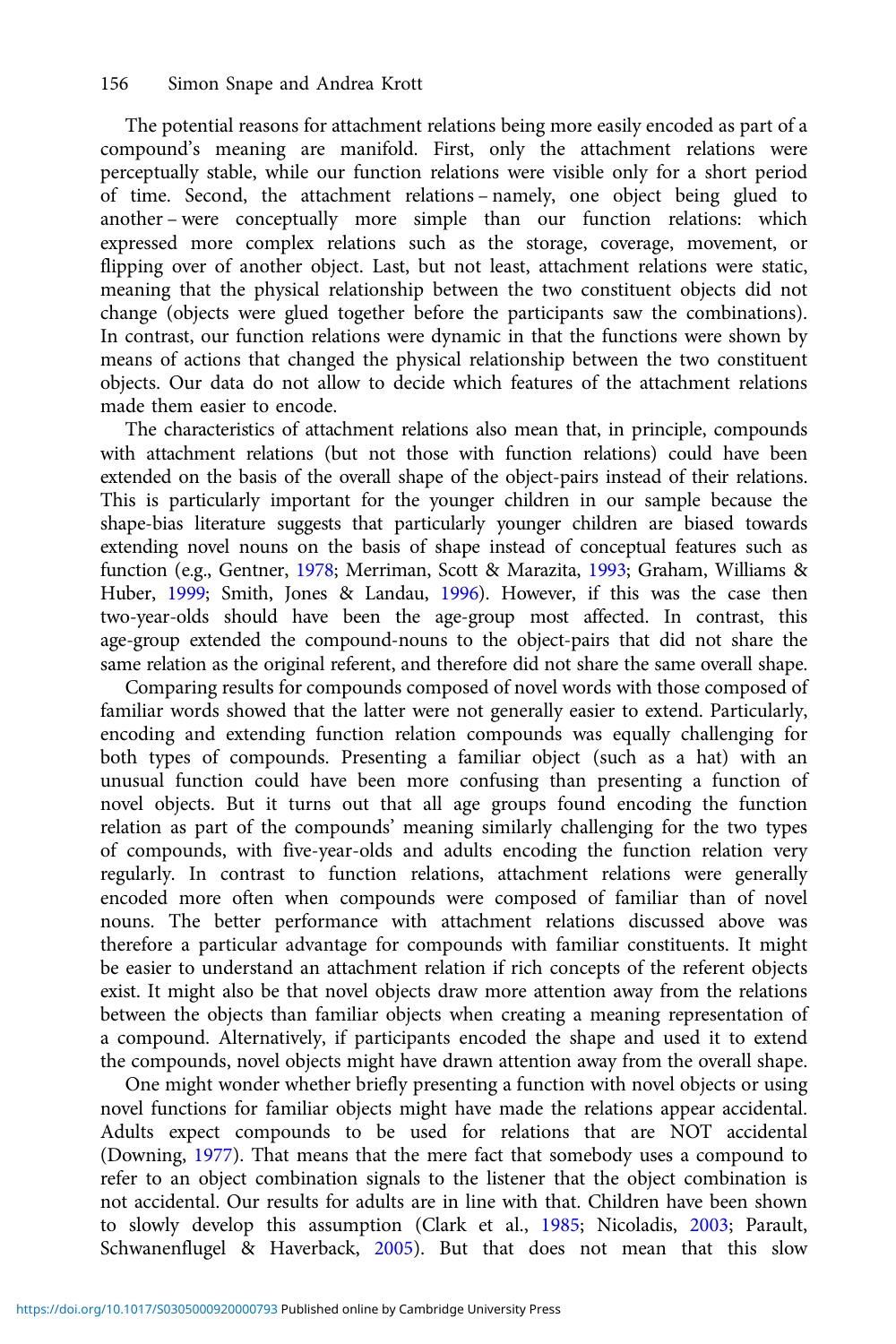development can explain the developmental change in our data. In contrast, it means that children should not have any problems with compound relations that are seemingly accidental and this should especially be true for the youngest children. But those are the children that did not encode the relations in our study.

Our differences between the two relation types are in line with previous findings. Krott et al. ([2009](#page-32-0); [2010\)](#page-32-0) reported a preference for HAS relations over FOR relations for children's interpretations of novel compounds for both familiar and novel nouns. Their HAS relations were very similar to our attachment relations and their FOR relations were very similar to our function relations. But there are some differences between our study and these studies. Both previous studies investigated participants' interpretations of novel compounds, while the present study investigated how far relations are used to extend novel compounds to new exemplars. Also, only Krott et al. [\(2010\)](#page-32-0) and the present study presented physical referents. But while in Krott et al. ([2010\)](#page-32-0) participants were asked to choose between two potential compound referents that differed with regards to the object relations (HAS versus FOR), our study required that participants encoded the relations and used them to extend the compounds. These differences notwithstanding, our study supports previous evidence that an adult-like understanding of the relational component of compounds appears to be acquired slowly (e.g., Nicoladis, [2003](#page-32-0); Krott et al., [2009](#page-32-0); [2010\)](#page-32-0). Importantly, two-year-olds and potentially three-year-olds might not have a full understanding of the importance of the relation for the meaning of a compound.

#### Interpretation of stimuli

The aim of this study was to investigate whether children incorporate relations into their compound interpretations. Therefore, we did not test children's memory for the names of the novel objects during the test phase or whether they correctly identified heads and modifiers of the compounds. As mentioned, Clark et al. ([1985\)](#page-31-0) found that already by the age of 2 ½ years English-speaking children have a fairly good, while not perfect, understanding that the second noun of a compound is the head, thus denotes the category of the compound, while the first noun is the modifier of the compound. It is therefore likely that the participants in our experiment were generally able to identify the direction of the relation. Also, not remembering words as such (for which object is called what) cannot explain our result that young children tended not to incorporate the relation into their compound meaning, but incorporated the perceptual features of the objects instead.

It is possible that some of our relations were not strongly interpreted the way we intended them to be and this might have affected the compound learning. We therefore asked 20 Psychology undergraduate students at the University of Birmingham to describe both attachment and function relations of all our compounds (with novel and familiar nouns), i.e., of all object relations used in our experiments. Both authors then, independently and blindly to the actual relations, coded the answers as function, attachment, and other relations (there were only two responses coded as other). The coders gave the same code to 91.7% of all responses. Disagreements were resolved by discussion. For compounds composed of novel nouns (e.g., kig donka), on average 55.8% of participants (SD = 49.9%) described our function relations as attachment relations, while  $95.8\%$  (SD = 20.1%) did so for the attachment relations. For compounds composed of familiar nouns (e.g., bottle duck), on average  $37.5\%$  of participants (SD = 48.6%) described our function relations as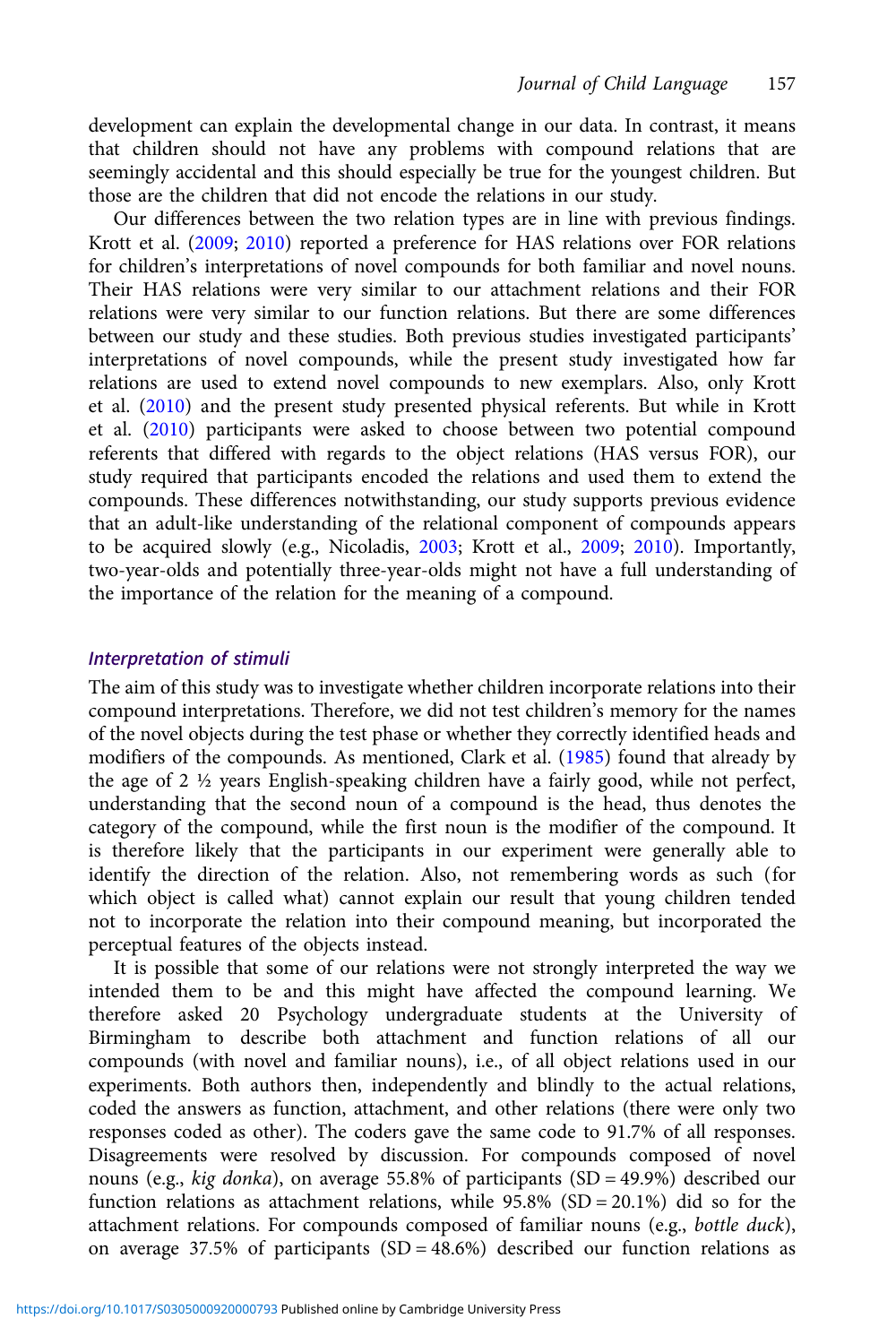attachment relations, while  $99.2\%$  (SD = 9.1%) did so for the attachment relations. While more participants than expected described our function relations as attachment relations, the differences between the relation types were significant for both types of compounds (novel objects:  $t(5) = 2.7$ ,  $p = .042$ ; familiar objects:  $t(5) =$ 3.6,  $p = .015$ ). This means that our function relations were still described more often as function relations than our attachment relations and for both types of compounds. As expected, the large number of attachment descriptions were due to descriptions of storage relations (e.g., for the container relations of ball sock (80%) or koba sav (85%)). We can see two possible reasons for the relatively high number of attachment descriptions of our function relations. First, our demonstrations of function relations can easily be broken up into different parts and participants might have chosen to describe only a part of the relation – one that we categorised as an attachment relation. For instance, participants often described the end state of storage relations (e.g., ball sock as "a sock that has a ball inside"). Second, items were ambiguous as to what the relation was, i.e., if it were a function or attachment relation. This scenario could indeed potentially have had an impact on the word learning. To rule out the latter option, we replaced the fixed factor Relation Type with the number of Functional Descriptions for each item into our mixed effect model analyses. Whenever Relation Type had predicted performance, replacing Relation Type with Functional Description led to worse model fits (all ps > .05 or AIC of model with Relation Type smaller than for model with Functional Description). Furthermore, whenever Relation Type had not affected performance, we did not find any effect of the Functional Description factor either (all  $ps > .05$ ). Taken together, these results mean that function relations that were potentially more ambiguous were not responded to differently in our experiments than function relations that were potentially less ambiguous, neither by older nor younger participants. The first scenario is therefore the more likely one: namely, that the participants in our description experiment often opted to describe only one part of the function relations, which we categorized as an attachment relation. Nevertheless, given the descriptions of the function relations, differences between function and attachment relations should be treated with some caution.

#### The challenge of relational aspects in word learning and beyond

The results of our study support the notion that mapping novel words onto relations is challenging for young word learners (e.g., Gentner, [1982](#page-31-0); Gentner & Ratterman, [1991](#page-31-0); Gentner & Boroditsky, 2009). Similar to how they are with relational nouns such as taxi (Keil & Batterman, [1984\)](#page-32-0) or passenger (Hall & Waxman, [1993](#page-32-0)), young children tend to encode perceptual features into the meaning of compounds rather than relational aspects. In the present study, we have shown how such a bias for compounds slowly shifts over the development.

This raises the question of what drives the developmental shift. It is important to note here that the challenge of relational information for young children is not to perceive or to understand it. We found that two-year-olds generally did remember relations they had seen before. It has been shown that even infants are sensitive to the conceptual components present in dynamic action scenes, i.e., scenes that they would need to process in order to acquire verbs and other relational terms (Pruden et al., [2012;](#page-32-0) Goksun, Hirsh-Pasek & Golinkoff, [2010](#page-31-0); Pruden, Hirsh-Pasek & Golinkoff, [2008](#page-32-0); Golinkoff & Hirsh-Pasek, [2008](#page-31-0); Waxman et al., [2009;](#page-33-0) Arunachalam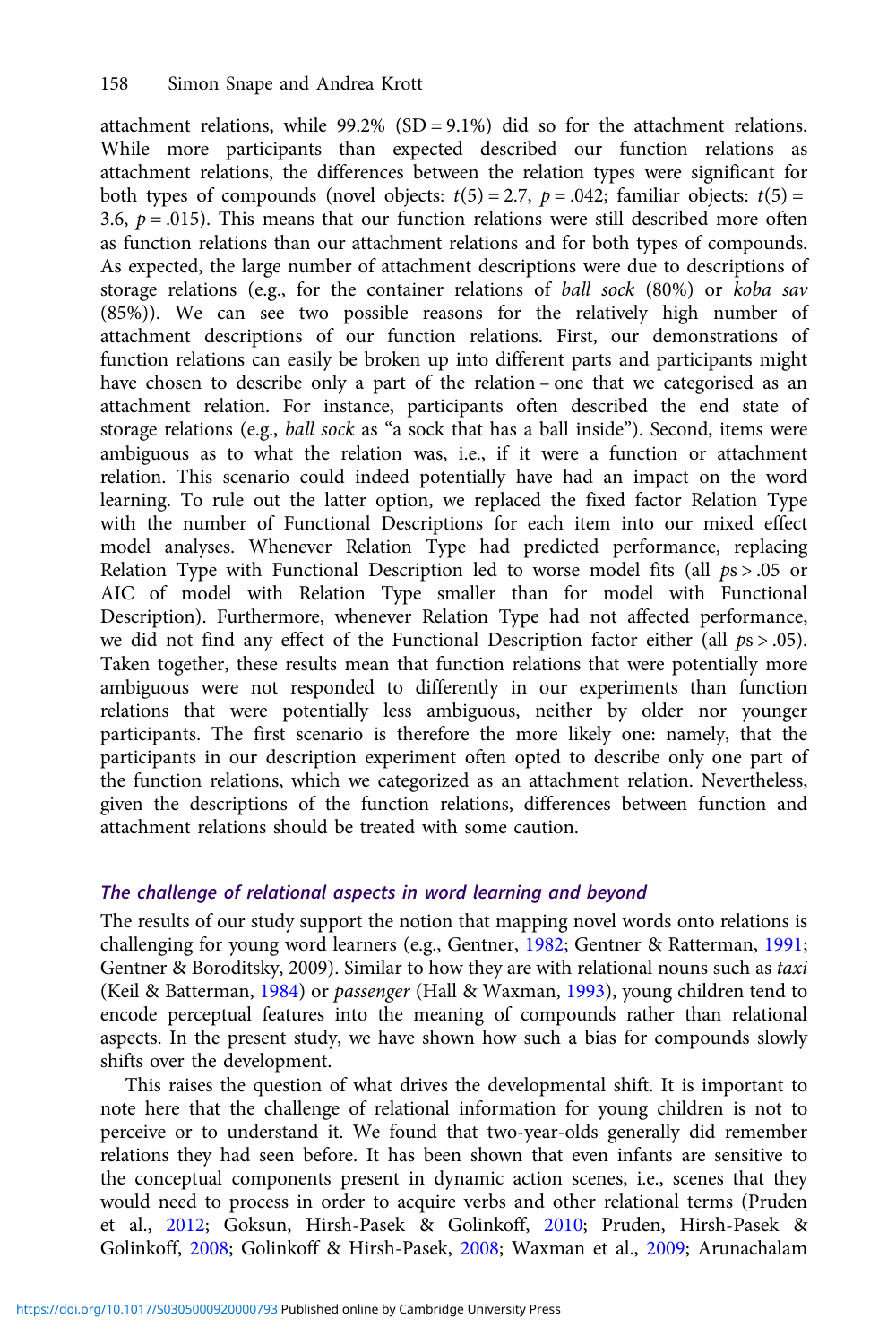& Waxman, [2011](#page-31-0)). Therefore, it is the appropriate mapping of words to the relational part of scenes that young children appear to struggle with; an observation that has also been made for verbs (Gentner, [1982](#page-31-0); Gentner, [2006;](#page-31-0) Gentner & Boroditsky, [2001;](#page-31-0) Golinkoff & Hirsh-Pasek, [2008\)](#page-31-0).

The present findings fit into a wider literature on the relational shift in cognitive focus and similarity processing. For instance, children solve object-matching tasks at an earlier age than relation-matching tasks (Gentner & Rattermann, [1991](#page-31-0); Smith, [1984](#page-32-0)), and, when given relation-matching tasks, children often match objects instead (Gentner & Toupin, [1986](#page-31-0); Rattermann & Gentner, [1998;](#page-32-0) Richland, Morrison & Holyoak, [2006\)](#page-32-0). They also struggle to extend relational categories like home for to new exemplars (Gentner, Anggoro & Klibanoff, [2011](#page-31-0)). The children's challenge of mapping words onto relations might therefore be to consider relations as candidate concepts for word meaning.

It needs to be noted that young children such as two-year-olds correctly produce and understand quite a number of verbs. But in order to do so they need more help than is provided by a fast-mapping paradigm used by us and elsewhere in word learning experiments (e.g., for verbs by Imai et al., [2005](#page-32-0); [2008](#page-32-0)). This help could be in the form of repeated exposures to the verb paired with the action it names (e.g., Waxman et al. [2009\)](#page-33-0) or semantically rich descriptions of action-scenes and informative syntactic frames that provide information on the verbs argument structure (Arunachalam & Waxman, [2011](#page-31-0); [2015\)](#page-31-0). Young children are also helped in mapping words to relations by the opportunity to compare exemplars. For instance, Snape and Krott [\(2018a\)](#page-32-0) have shown that three-year-olds can map novel verbs to novel actions when seeing two scenes with the same actions performed by the same actor on two different objects. But the fact that such additional help is necessary shows that mapping words onto relations is not straightforward, and, as Imai and colleagues ([2005;](#page-32-0) [2008\)](#page-32-0) have shown for verbs, is more difficult than mapping words onto non-relational referents, i.e., simple nouns.

As we have seen, there are examples of developmental shifts from a focus on objects and their perceptual features to a focus on relations for various domains. What might drive these shifts? One option is cognitive maturation. This option is supported by the finding that three- to five-year olds' inhibition ability correlated with noun extensions in a previous study: Snape and Krott ([2018b\)](#page-32-0) asked children to extend unfamiliar names (e.g., kig) for familiar objects (e.g., an apple) to either a shape match (a balloon) or a taxonomic match (a banana). Children who were better at this task were also better in a non-verbal inhibition task, independent of their age. These results suggest that, if objects and their perceptual features strongly draw attention, a more developed inhibition ability helps to shift attention to other potential aspects of word referents such as conceptual or relational features. Since inhibition ability is less developed in younger children, older children will be more successful in shifting their attention. Note that the role of inhibition in disengaging from perceptual features has also been found for appearance-reality decisions (Bialystok & Senman, [2004](#page-31-0)) and object categorisation (Fisher, [2011\)](#page-31-0).

It is, however, unlikely that cognitive maturation is the sole factor for a relational shift. Children need to deepen knowledge of two words / concepts combined into a compound in order to focus on the relation between them. Also, as previously pointed out by Gentner ([1988;](#page-31-0) [2006\)](#page-31-0), if a relational shift was solely due to cognitive maturation, then the shift should be domain-general. Gentner presents evidence that this is not the case and that, instead, relational shifts are domain-specific. For instance, Gentner and Rattermann, [\(1991](#page-31-0)) showed that the focus on objects versus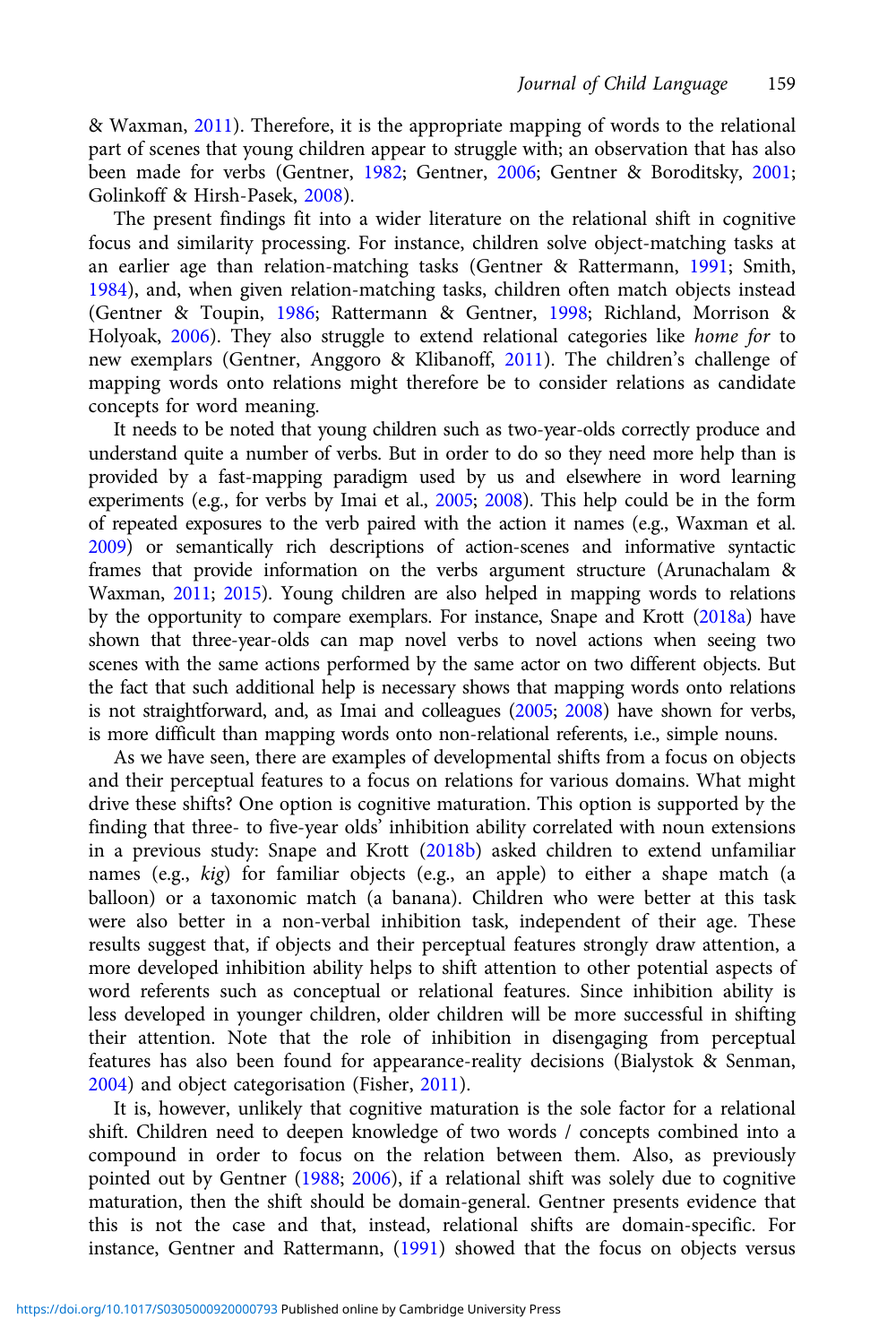relations occurs at different stages for different domains (e.g., usage of relational similarity in various analogical reasoning tasks and for verbal interpretations of metaphors). Also, learners of a new domain focus first on object properties and then on relations (Gentner, [1988;](#page-31-0) Gentner & Rattermann, [1991;](#page-31-0) Rattermann & Gentner, [1998\)](#page-32-0). While, on an individual level, a deeper knowledge of the compound constituents and their functions increases children's understanding of a compounds' relations and meanings, Gentner suggests more broadly that a relational shift is caused by increasing knowledge of a particular domain instead of cognitive maturation.

In terms of noun-noun compounds, Gentner's suggestion would mean that children are more likely to encode relational information into a compound's representation with increasing understanding that the exact relation is part of a compound's meaning, and with increasing knowledge of compounds with similar relations. Relations that are part of compound representations are very similar to those that underlie verbs. Given the evidence that even infants understand the latter (see discussion above), it is rather unlikely that changes of relation encoding are caused by better understanding of relations. Instead, it is more likely that increasing exposure to compounds and their usage leads to the encoding of exact relations in familiar compounds and ultimately to the recognition of the need to encode relations in all compounds. In other words, on encountering a novel compound, older children and adults immediately make an inference about the exact relation between the compounds' constituents and add this to the compound's representation. Young children may need more experience with compounds to do this.

The relational or non-relational nature of referents is, of course, not the only important factor during early word learning. For instance, Golinkoff and Hirsh-Pasek ([2008](#page-31-0)) present a variety of reasons why verbs are more difficult to acquire than nouns. Apart from the relational nature of words, they point out that young children may not be sensitive to other cues which benefit verb mapping until later, such as linguistic cues or the social intent of the speaker. Furthermore, McDonough et al. [\(2011](#page-32-0)) suggest that imagability – i.e., perceivability, concreteness and ease of individuation – determines age of acquisition. There is also evidence for the importance of language-specific linguistic factors for verb and noun acquisition (e.g., Imai et al., [2008;](#page-32-0) Tardif, [1996](#page-33-0); Tardif, Gelman & Xu, [1999](#page-33-0); Tardif, Shatz & Naigles, [1997\)](#page-33-0). And last but not least, there are word type differences. For instance, in contrast to verbs, the relation in compounds does not have a linguistic expression – which might make it harder for young children to realise that it is not sufficient to map compounds onto constituent referents alone.

#### Conclusion

While there is by now a wealth of factors that has been shown to affect the ease of word acquisition in early years, the challenge is to determine the relative importance of these factors. Through the use of noun-noun compounds, we showed that the relational nature of a word makes it more difficult to acquire. Additionally, we have shown that exactly how constituents are related impacts on the acceptance of relational information as part of word meaning.

Acknowledgements. This research was supported by funding from the Economic and Social Research Council.

Supplementary Material. For supplementary material accompanying this paper, visit [https://doi.org/10.](https://doi.org/10.1017/S0305000920000793) [1017/S0305000920000793](https://doi.org/10.1017/S0305000920000793)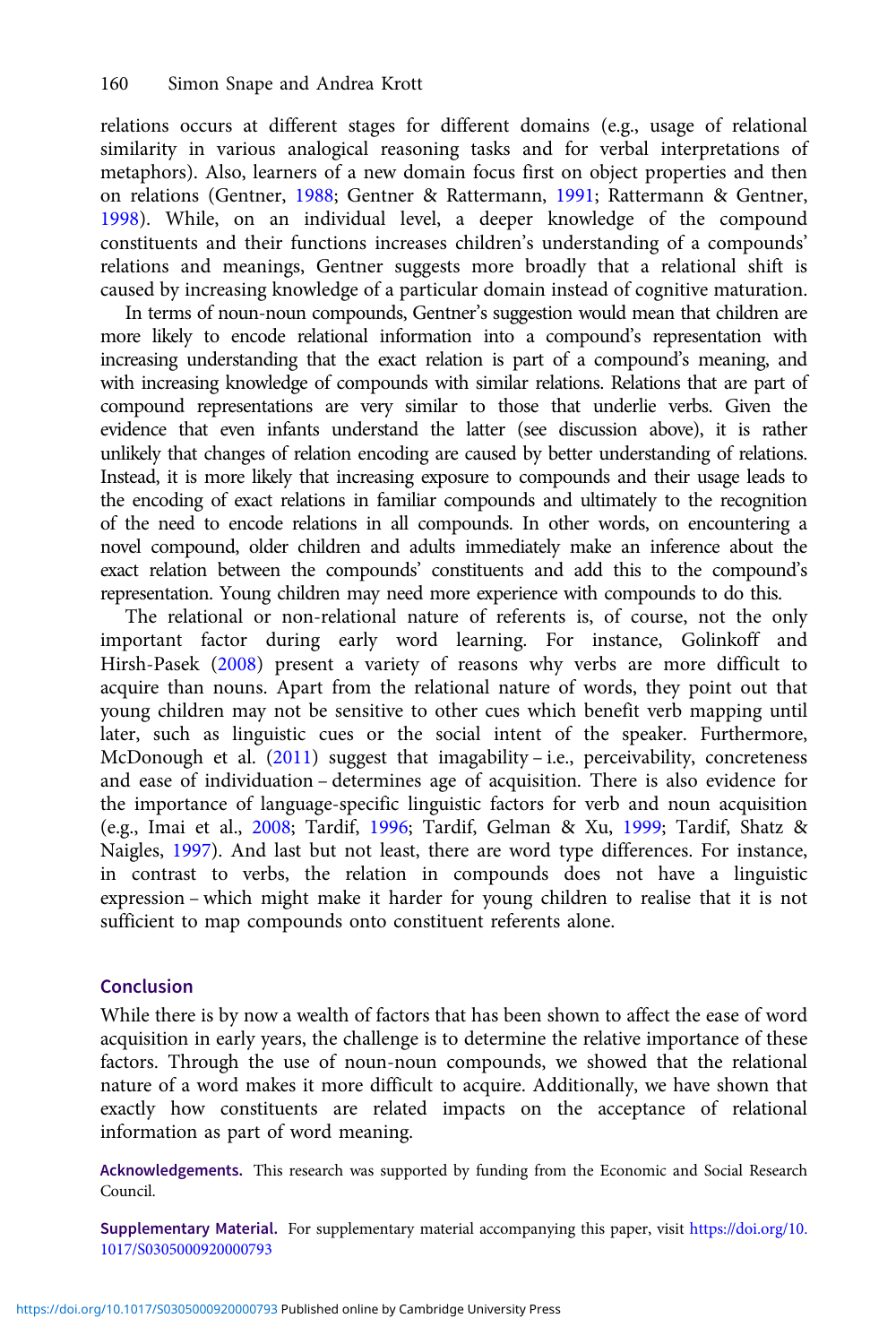#### <span id="page-31-0"></span>References

- Arunachalam, S., & Waxman, S. R. (2011). Grammatical form and semantic context in verb learning. Language Learning and Development, 7, 169–184.
- Arunachalam, S., & Waxman, S. R. (2015). Let's see a boy and a balloon. Argument labels and syntactic frame in verb learning. Language Acquisition, 22, 117–131.
- Barr, D. J., Levy, R., Scheepers, C., & Tily, H. J. (2013). Random effects structure for confirmatory hypothesis testing: Keep it maximal. Journal of Memory and Language, 68, 255–278. doi: 10.1016/ j.jml.2012.11.001
- Behrend, D. A. (1990). The development of verb concepts: Children's use of verbs to label familiar and novel events. Child Development, 61, 681–696.
- Bialystok, E., & Senman, L. (2004). Executive processes in appearance-reality tasks: the role of inhibition of attention and symbolic representation. Child Development, 75, 562–579.
- Clark, E. V. (1981). Lexical innovations: How children learn to create new words. In W. Deutsch (Ed.), The Child's Construction of Language (pp. 299–328). London: Academic Press.
- Clark, E. V. (1983). Meaning and concepts. In P. H. Mussen, L. H. Flavell & E. M. Markman (Eds.), Handbook of Child Psychology: Vol. 3 Cognitive Development (pp. 787–840). New York: Wiley.
- Clark, E. V., Gelman, S. A., & Lane, N. M. (1985). Compound nouns and category structure in young children. Child Development, 56, 84–94.
- Clark, H. H. (1970). The primitive nature of children's relational concepts. In J. R. Hayes (Ed.), Cognition and the development of language (pp. 269–278). New York: Wiley.
- Downing, P. (1977). On the creation and use of English compound nouns. Language, 53, 810–842.
- Fenson, L., Marchman, V. A., Thal, D., Dale, P., Reznick, S., & Bates, E. (2007). MacArthur Communicative Development Inventories: User's guide and technical manual (2nd ed.). Baltimore, MD: Brookes.
- Fisher, A. V. (2011). Processing of perceptual information is more robust than processing of conceptual information in preschool-age children: Evidence from costs of switching. Cognition, 119, 253–264.
- Forbes, J. N., & Farrar, M. J. (1993). Children's initial assumptions about the meaning of novel motion verbs: Biased and conservative? Cognitive Development, 8, 273–290.
- Gentner, D. (1978). A study of early word meaning using artificial objects: What looks like a jiggy but acts like a zimbo? Papers and Reports on Child Language Development, 15, 1–6.
- Gentner, D. (1982). Why nouns are learned before verbs: Linguistic relativity versus natural partitioning. In S. Kuczaj (Ed.), Language Development: Volume 2. Language, Thought, and Culture. (pp. 301–334). Hillsdale, NJ: Erlbaum.
- Gentner, D. (1988). Metaphor as structure mapping: The relational shift. Child Development, 59, 47–59.
- Gentner, D. (2006). Why verbs are hard to learn. In K. Hirsh-Pasek, & R. Golinkoff, (Eds.), Action meets word: How children learn verbs (pp. 544–564). Oxford University Press.
- Gentner, D., Anggoro, F. K., & Klibanoff, R. S. (2011). Structure Mapping and Relational Language Support Children's Learning of Relational Categories. Child Development, 82(4), 1173–1188. doi:10.1111/j.1467–8624.2011.01599.
- Gentner, D., & Boroditsky, L. (2001). Individuation, relativity, and early word learning. In M. Bowerman & S. Levinson (Eds.), Language Acquisition and Conceptual Development (pp. 215–256). Cambridge, UK: Cambridge University Press.
- Gentner, D., & Rattermann, M. J. (1991). Language and the career of similarity. In S. A. Gelman & J. P. Byrnes (Eds.), Perspectives on language and thought: Interrelations in development (pp. 225–277). Cambridge, UK: Cambridge University Press.
- Gentner, D., & Toupin, C. (1986). Systematicity and surface similarity in the development of analogy. Cognitive Science, 10(3), 277–300. doi:10.1207/s15516709cog1003\_2
- Goksun, T., Hirsh-Pasek, K., & Golinkoff, R. M. (2010). Tading spaces: Carving up events for learning language. Perspectives on Psychological Science, 5, 33–42.
- Golinkoff, R. M., & Hirsh-Pasek, K. (2008). How toddlers begin to learn verbs. Trends in Cognitive Sciences, 12, 397–403. doi: 10.1016/j.tics.2008.07.003
- Graham, S. A., Williams, L. D., & Huber, J. F. (1999). Preschoolers' and adults' reliance on object shape and object function for lexical extension. Journal of Experimental Child Psychology, 74, 128–151.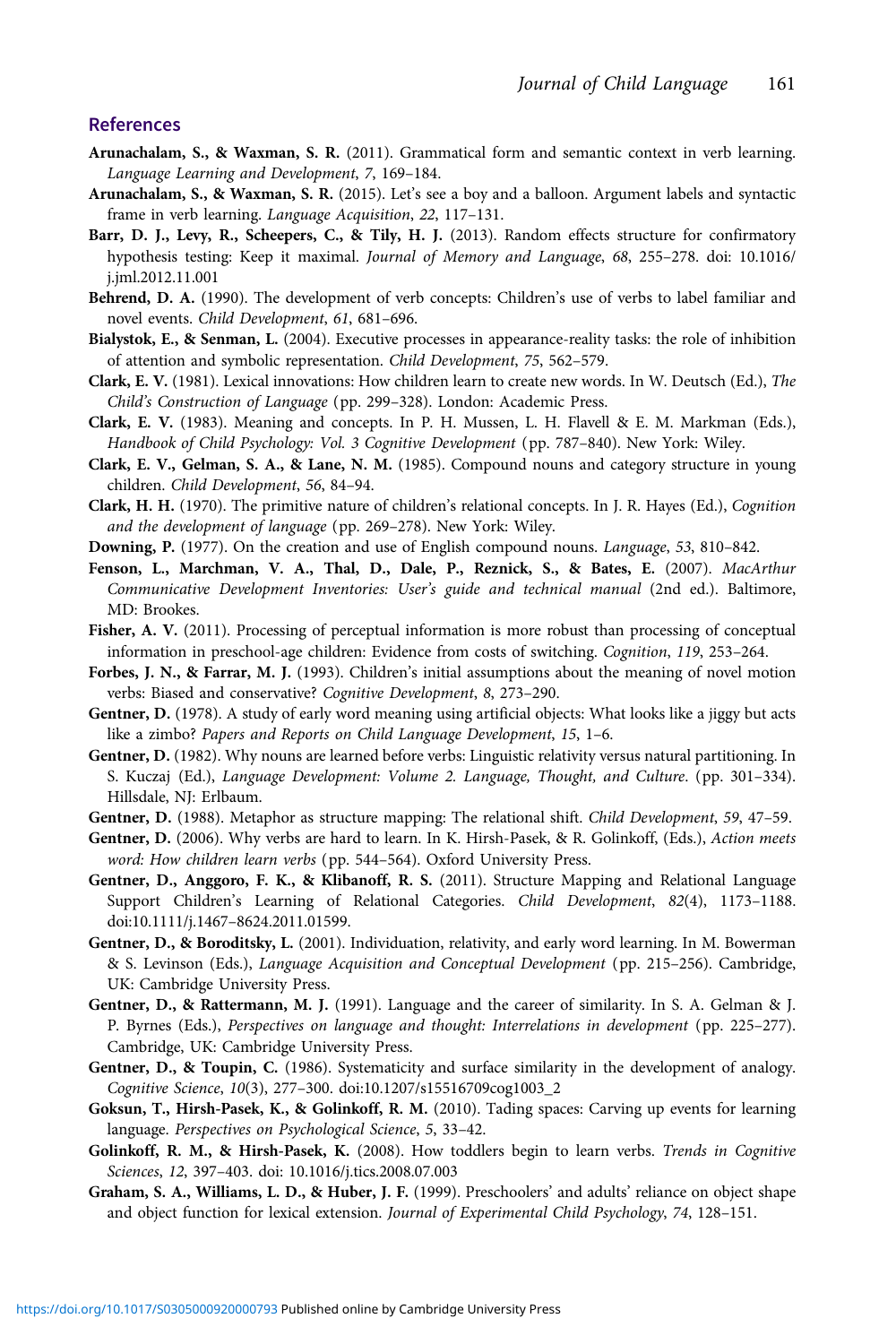- <span id="page-32-0"></span>Hall, D. G., & Waxman, S. R. (1993). Assumptions about word meaning: Individuation and basic-level kinds. Child Development, 64(5), 1550–1570. doi:10.1111/j.1467–8624.1993.tb02970.x
- Hatcher, A. G. (1960). An introduction to the analysis of English noun compounds. Word, 16, 356–373.
- Imai, M., Haryu, E., & Okada, H. (2005). Mapping novel nouns and verbs onto dynamic action events: Are verb meanings easier to learn than noun meanings for Japanese children? Child Development, 76, 340–355.
- Imai, M., Li, L., Haryu, E., Okada, H., Hirsh-Pasek, K., Golinkoff, R., & Shigematsu, J. (2008). Novel noun and verb learning in Chinese-, English-, and Japanese-speaking children. Child Development, 79, 979–1000.
- Keil, F. C., & Batterman, N. (1984). A characteristic-to-defining shift in the development of word meaning. Journal of Verbal Learning and Verbal Behavior, 23(2), 221–36. doi:10.1016/s0022-5371(84) 90148-8
- Kemler Nelson, D. G. (1999). Attention to functional properties in toddlers' naming and problem-solving. Cognitive Development, 14, 77–100.
- Kemler Nelson, D. G., Russel, R., Duke, N., & Jones, K. (2000). Two-year-olds will name artifacts by their functions. Child Development, 71, 1271–1288.
- Krott, A., Gagné, C. L., & Nicoladis, E. (2009). How the parts relate to the whole: Frequency effects on children's interpretation of novel compounds. Journal of Child Language, 36, 85–112.
- Krott, A., Gagné, C. L., & Nicoladis, E. (2010). Children's preference for HAS and LOCATED relations A word learning bias for noun-noun compounds. Journal of Child Language, 37, 373–394.
- Levi, J. (1978). The Syntax and Semantics of Complex Nominals. New York: Academic Press.
- McDonough, C., Song, L., Hirsh-Pasek, K., Golinkoff, R. M., & Lannon, R. (2011). An image is worth a thousand words: Why nouns tend to dominate over verbs in early word learning. Developmental Science, 14, 181–189.
- Merriman, W. E., Scott, P. D., & Marazita, J. (1993). An appearance function shift in children's object naming. Journal of Child Language, 20, 101–118.
- Murphy, G. L. (1988). Comprehending complex concepts. Cognitive Science, 12(4), 529–562. doi:10.1207/ s15516709cog1204\_2
- Nicoladis, E. (2003). What compound nouns mean to preschool children. Brain and Language, 84, 38–49.
- Parault, S. J., Schwanenflugel, P. J., & Haverback, H. R. (2005). The development of interpretations for novel noun–noun conceptual combinations during the early school years. Journal of Experimental Child Psychology, 91, 67–87.
- Pruden, S. M., Hirsh-Pasek, K., & Golinkoff, R. M. (2008).Current events: How infants parse the world and events for language. In T. F. Shipley & J. M. Zacks (Eds.), Understanding events: How humans see, represent, and act on events (pp. 160–192). New York: Oxford University Press.
- Pruden, S. M., Goksun, T., Roseberry, S., Hirsh-Pasek, K., & Golinkoff, R. M. (2012). Find your manners: Do infants detect the invariant manner of motion in dynamic events. Child Development, 83, 977–991.
- Richland, L. E., Morrison, R. G., & Holyoak, K. J. (2006). Children's development of analogical reasoning: Insights from scene analogy problems. Journal of Experimental Child Psychology, 94(3), 249–273. doi:10.1016/j.jecp.2006.02.002
- Rattermann, M. J., & Gentner, D. (1998). More evidence for a relational shift in the development of analogy: Children's performance on a causal-mapping task. Cognitive Development, 13(4), 453–478. doi:10.1016/s0885-2014(98)90003-x
- Smith, L. B. (1984). Young children's understanding of attributes and dimensions: A comparison of conceptual and linguistic measures. Child Development, 55(2), 363–380.
- Smith, L. B., Jones, S. S., & Landau, B. (1996). Naming in young children: a dumb attentional mechanism? Cognition, 60, 143–171.
- Snape, S., & Krott, A. (2018a). The benefit of simultaneously encountered exemplars and of exemplar variability to verb learning. Journal of Child Language, 45, 1412–1422. doi:10.1017/S0305000918000119.
- Snape, S., & Krott, A. (2018b). The role of inhibition in moving beyond perceptually focused noun extensions. First Language, 38, 95–108. doi: 10.1177/0142723717737195
- Snyder, W. (2001). On the nature of syntactic variation: evidence from complex predicates and complex word-formation. Lingua, 77, 324–342.
- Snyder, W. (2007). Child Language: The Parametric Approach. Oxford: Oxford University Press.